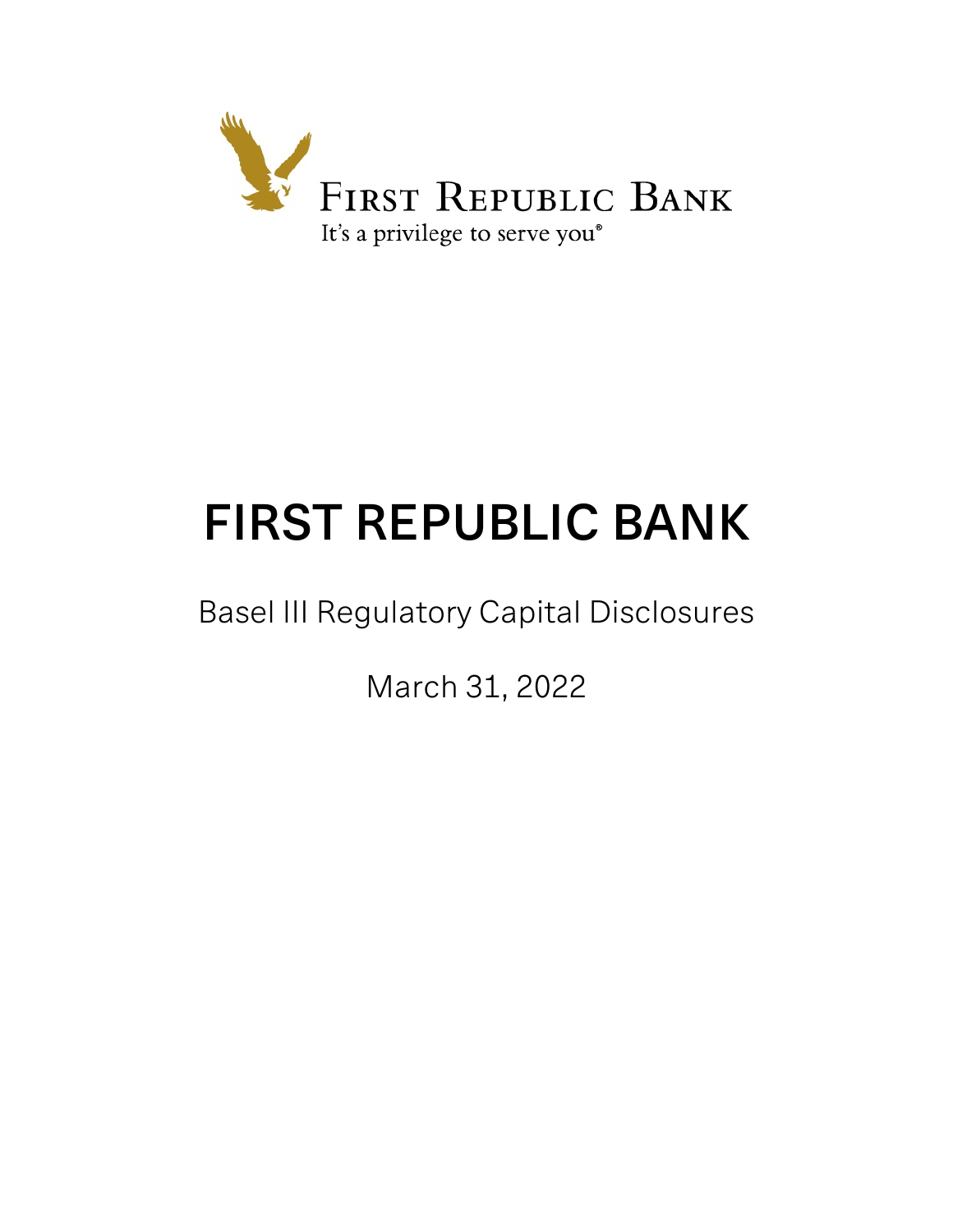

# TABLE OF CONTENTS

| 3              |
|----------------|
| $\overline{4}$ |
| 5              |
| 6              |
| 8              |
| 8              |
| 13             |
| 14             |
| 15             |
| 15             |
| 16             |
| 17             |
| 19             |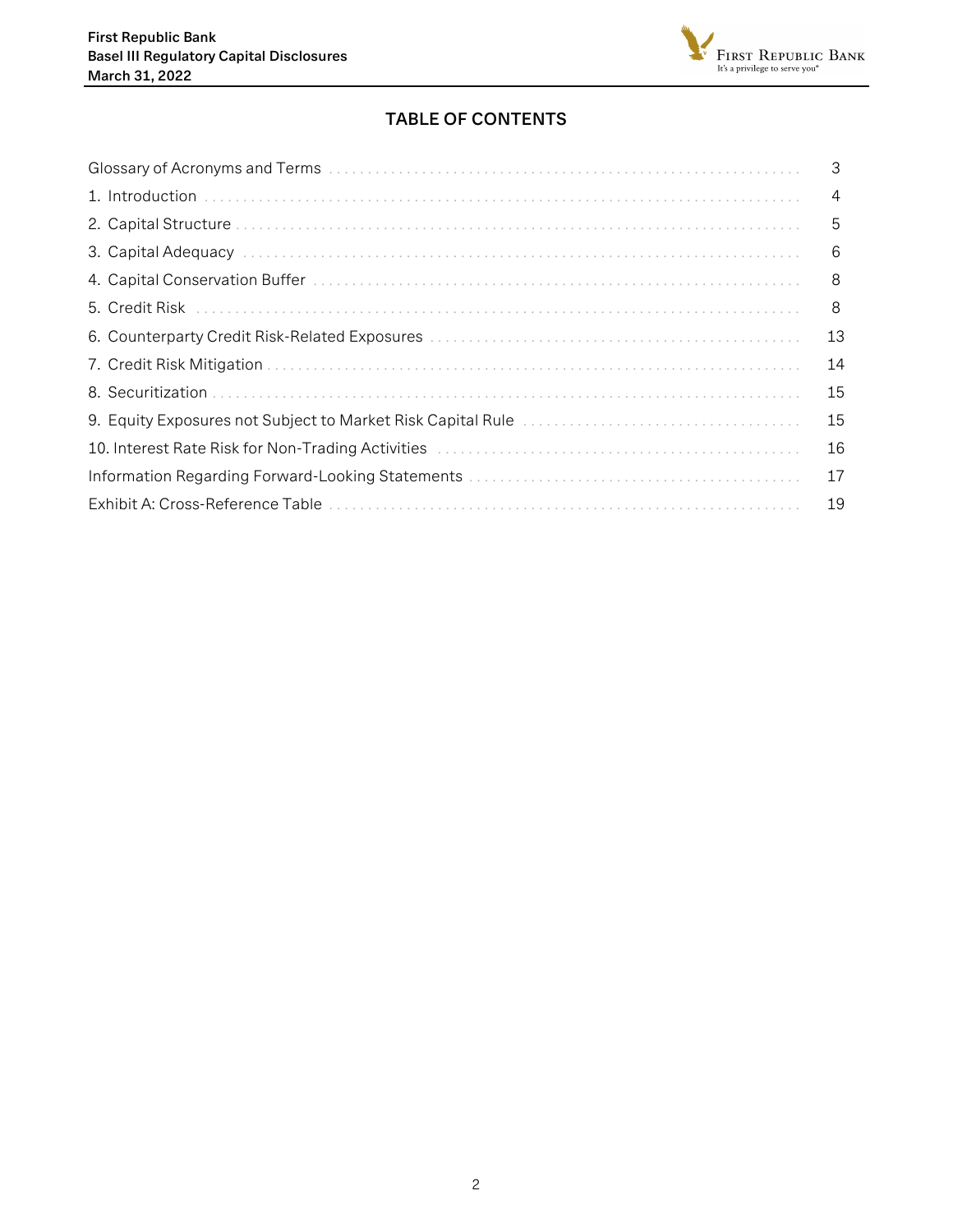

# GLOSSARY OF ACRONYMS AND TERMS

<span id="page-2-0"></span>The following listing provides a reference to common acronyms and terms used throughout this report:

|                           | ACL Allowance for Credit Losses                                                                                                          |
|---------------------------|------------------------------------------------------------------------------------------------------------------------------------------|
|                           | AOCI Accumulated Other Comprehensive Income                                                                                              |
| Board  Board of Directors |                                                                                                                                          |
|                           | CECL  Current Expected Credit Losses                                                                                                     |
|                           | <b>CECL Capital Rule</b> Regulatory Capital Rule: Revised Transition of the Current Expected Credit Losses<br>Methodology for Allowances |
|                           | CET1 Common Equity Tier 1                                                                                                                |
|                           | COVID-19  COVID-19 Pandemic                                                                                                              |
|                           | Dodd-Frank Act Dodd-Frank Wall Street Reform and Consumer Protection Act                                                                 |
| DTA  Deferred Tax Asset   |                                                                                                                                          |
|                           | DTL  Deferred Tax Liability                                                                                                              |
|                           | <b>FDIC</b> Federal Deposit Insurance Corporation                                                                                        |
|                           | FHLB  Federal Home Loan Bank                                                                                                             |
|                           | <b>GAAP</b> Accounting Principles Generally Accepted in the United States of America                                                     |
|                           | GSE  Government-Sponsored Enterprise                                                                                                     |
|                           | <b>HVCRE</b> High Volatility Commercial Real Estate                                                                                      |
|                           | LIHTC Low Income Housing Tax Credit                                                                                                      |
|                           | <b>MBS</b> Mortgage-Backed Securities                                                                                                    |
|                           | PPP  SBA's Paycheck Protection Program                                                                                                   |
| PSE  Public Sector Entity |                                                                                                                                          |
|                           | RWA  Risk-Weighted Asset                                                                                                                 |
|                           | SBA  U.S. Small Business Administration                                                                                                  |
|                           | <b>SPE</b> Special Purpose Entity                                                                                                        |
|                           | SSFA Simplified Supervisory Formula Approach                                                                                             |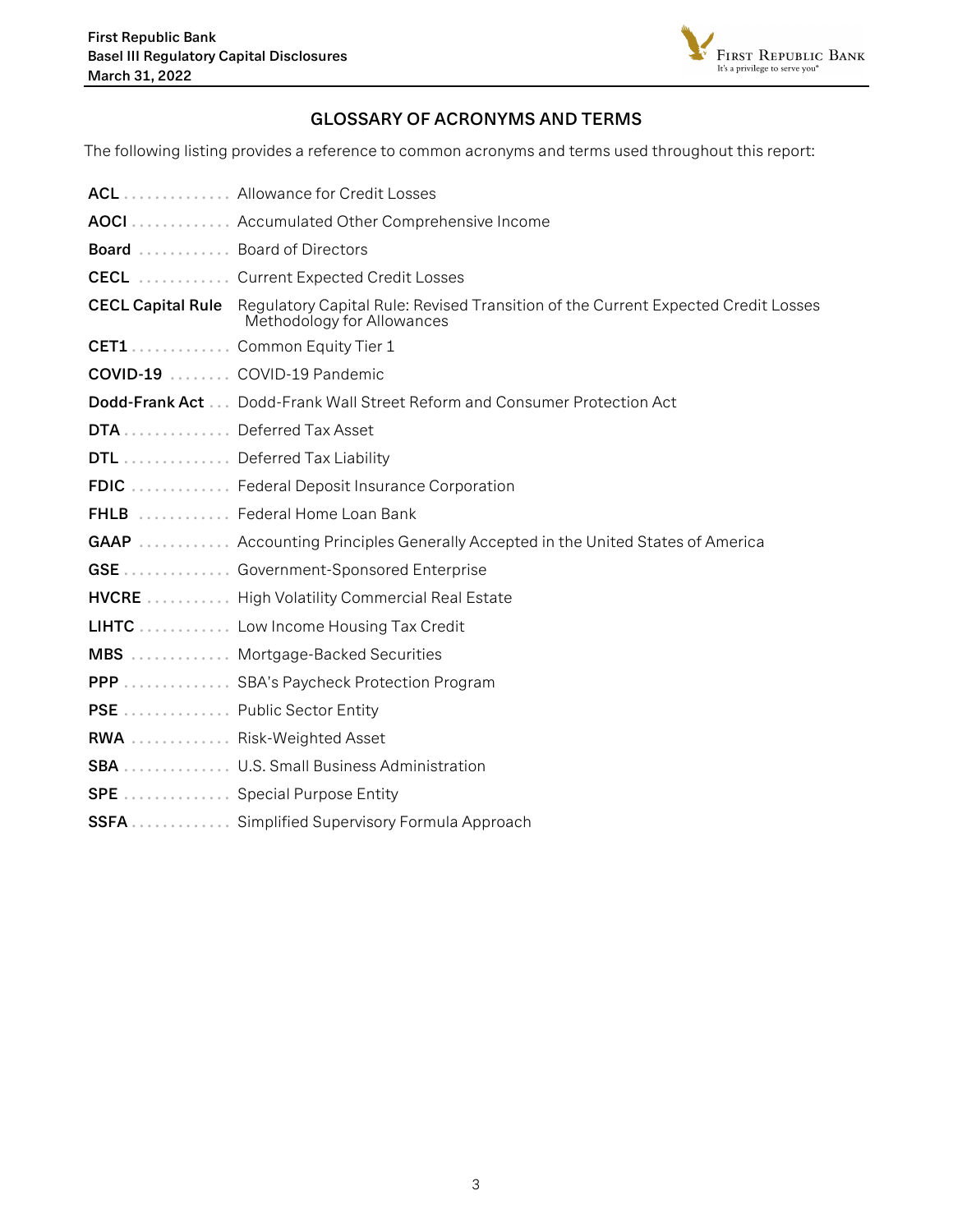

# <span id="page-3-0"></span>1. Introduction

# Explanatory Note

As used throughout this document, the terms "First Republic," the "Bank," "we," "our" and "us" mean, except as the context indicates otherwise, First Republic Bank, a California-chartered commercial bank including all of its subsidiaries.

For references to disclosures contained within this report and in the Bank's other regulatory disclosures and public filings, refer to "Exhibit A: Cross-Reference Table." Included in Exhibit A are references to the Bank's Annual Report on Form 10-K for the year ended December 31, 2021 ("2021 Form 10-K"), the Bank's Quarterly Report on Form 10-Q for the quarter ended March 31, 2022 ("Q1 2022 Form 10-Q"), and the Bank's Consolidated Reports of Condition and Income as of March 31, 2022 ("3/31/2022 Call Report").

# Company Overview

Founded in 1985, First Republic Bank is a California-chartered commercial bank and trust company headquartered in San Francisco with deposits insured by the FDIC. First Republic and its subsidiaries offer private banking, private business banking and private wealth management. First Republic specializes in delivering exceptional, relationship-based service and provides a complete line of products, including residential, commercial and personal loans, deposit services, and private wealth management, including investment, brokerage, insurance, trust and foreign exchange services. As of March 31, 2022, we had total assets of \$187.1 billion, total deposits of \$162.1 billion, total equity of \$16.2 billion and wealth management assets under management or administration of \$274.2 billion.

Services are offered through preferred banking or wealth management offices primarily in San Francisco, Palo Alto, Los Angeles, Santa Barbara, Newport Beach and San Diego, California; Portland, Oregon; Boston, Massachusetts; Palm Beach, Florida; Greenwich, Connecticut; New York, New York; Jackson, Wyoming; and Bellevue, Washington. We have been continuously headquartered in San Francisco since our inception.

# Basis of Consolidation

The basis of consolidation used for regulatory reporting is the same as that used under GAAP. There are no subsidiaries that are deconsolidated or deducted from total capital.

See "Basis of Presentation and Organization" in Note 1, "Summary of Significant Accounting Policies" in "Item 1. Financial Statements" in the Q1 2022 Form 10-Q for more information on the basis of consolidation.

# Restrictions on the Transfer of Funds or Regulatory Capital

There are no material restrictions or other major impediments on transfer of funds or total capital within the consolidated group.

# Capital of Insurance Subsidiaries

The Bank does not have any insurance subsidiaries.

# Compliance with Capital Requirements

As of March 31, 2022, First Republic had capital levels in excess of the minimum regulatory capital requirements and met all capital ratio requirements to be "well-capitalized" under the prompt corrective action requirements currently in effect. For further detail on capital ratios, see "Item 2. Management's Discussion and Analysis of Financial Condition and Results of Operations—Liquidity and Capital Resources— Regulatory Capital Components and Ratios" in the Q1 2022 Form 10-Q.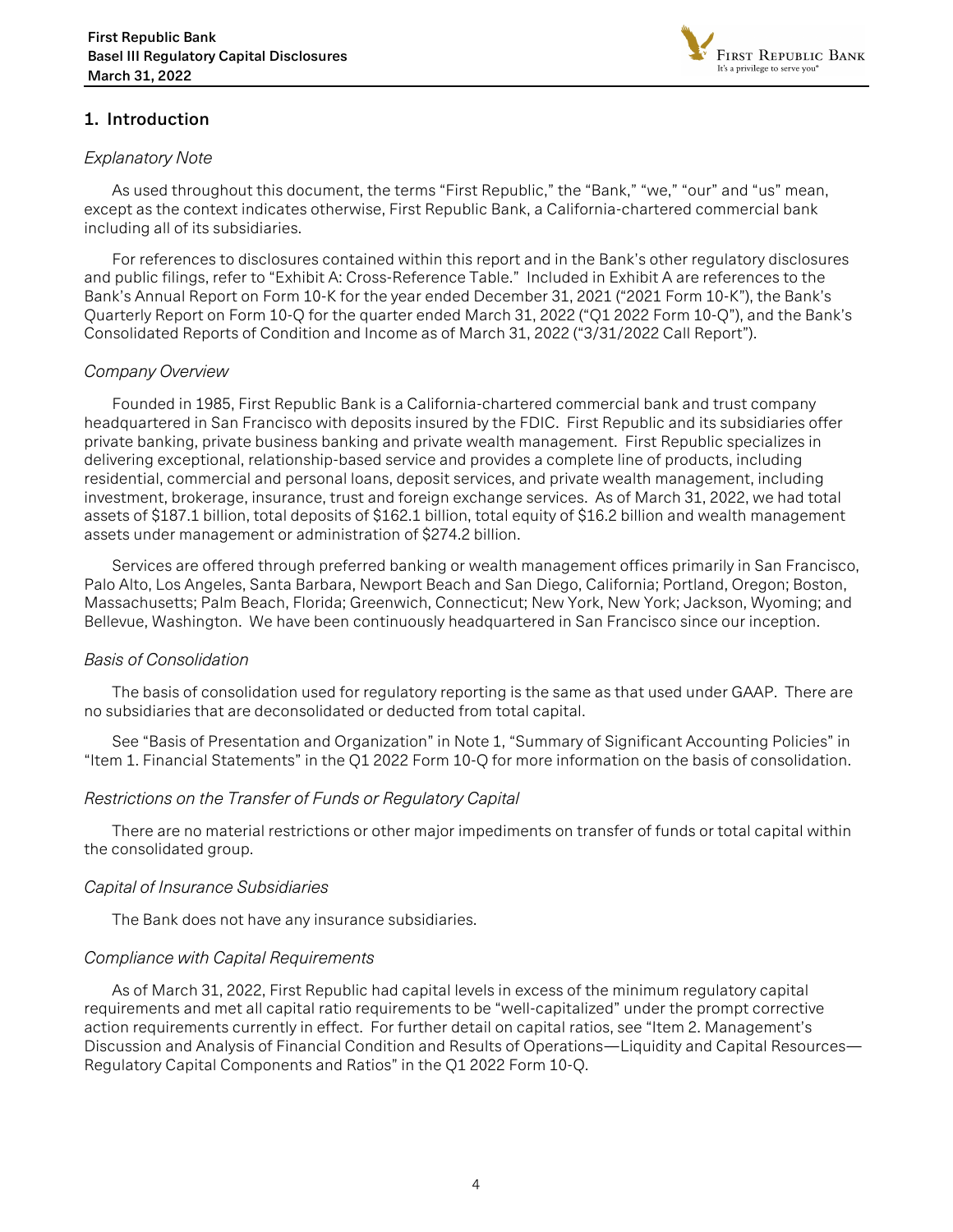

# <span id="page-4-0"></span>2. Capital Structure

Common equity (i.e., common stock, capital surplus, and retained earnings) is the primary component of the Bank's capital structure. Common equity allows for the absorption of losses on an ongoing basis and is available for this purpose. Further, common equity allows for the conservation of resources during periods of stress, as it provides First Republic with discretion on the amount and timing of dividends and other distributions. Regulators and rating agencies also include forms of capital other than common equity (e.g., preferred stock and subordinated debt) in their calculations of capital adequacy. Such forms of capital are included in the Bank's Tier 1 capital and Total capital.

The terms and conditions of the Bank's capital instruments are described in the following sections of the Bank's Q1 2022 Form 10-Q:

- CET1 capital Common stock terms and conditions are described in Note 14, "Common Stock and Stock Plans" in "Item 1. Financial Statements."
- Additional Tier 1 capital Preferred stock terms and conditions are described in Note 13, "Preferred Stock" in "Item 1. Financial Statements."
- Tier 2 capital Subordinated notes terms and conditions are described in Note 9, "Borrowings" in "Item 1. Financial Statements."

The following table presents the components of First Republic's regulatory capital:

#### Table 2.1: Capital Structure

 $\overline{\phantom{a}}$ 

| (\$ in millions)                                                                                               |    | March 31,<br>2022 |
|----------------------------------------------------------------------------------------------------------------|----|-------------------|
| Shareholders' equity:                                                                                          |    |                   |
| Preferred stock                                                                                                | Ŝ. | 3,633             |
| Common stock                                                                                                   |    | 2                 |
| Additional paid-in capital experience in the contract of the contract of the contract of the contract of the c |    | 5.763             |
| Retained earnings                                                                                              |    | 6,893             |
|                                                                                                                |    | (137)             |
| Shareholders' equity                                                                                           |    | 16,154            |
|                                                                                                                |    | 43                |
| CET1 capital adjustments and deductions:                                                                       |    |                   |
| Preferred stock                                                                                                |    | (3,633)           |
|                                                                                                                |    | (191)             |
|                                                                                                                |    | (92)              |
|                                                                                                                |    | 137               |
| CET1 capital                                                                                                   |    | 12,418            |
| Preferred stock                                                                                                |    | 3,633             |
|                                                                                                                |    | 3,633             |
| Tier 1 capital                                                                                                 |    | 16,051            |
|                                                                                                                |    | 779               |
| Qualifying ACL <sup>(2)</sup>                                                                                  |    | 736               |
|                                                                                                                |    | (45)              |
| Tier 2 capital                                                                                                 |    | 1,470             |
| Total risk-based capital with continuum control to the capital control of the control of the control of the co |    | 17,521            |

 $^{(1)}$  Beginning in 2020, amounts reflect the Bank's election to delay the estimated impact of the CECL ACL methodology on its regulatory capital over a five-year transition period ending December 31, 2024.

 $^{(2)}$  Includes the ACL on loans, held-to-maturity debt securities and unfunded loan commitments.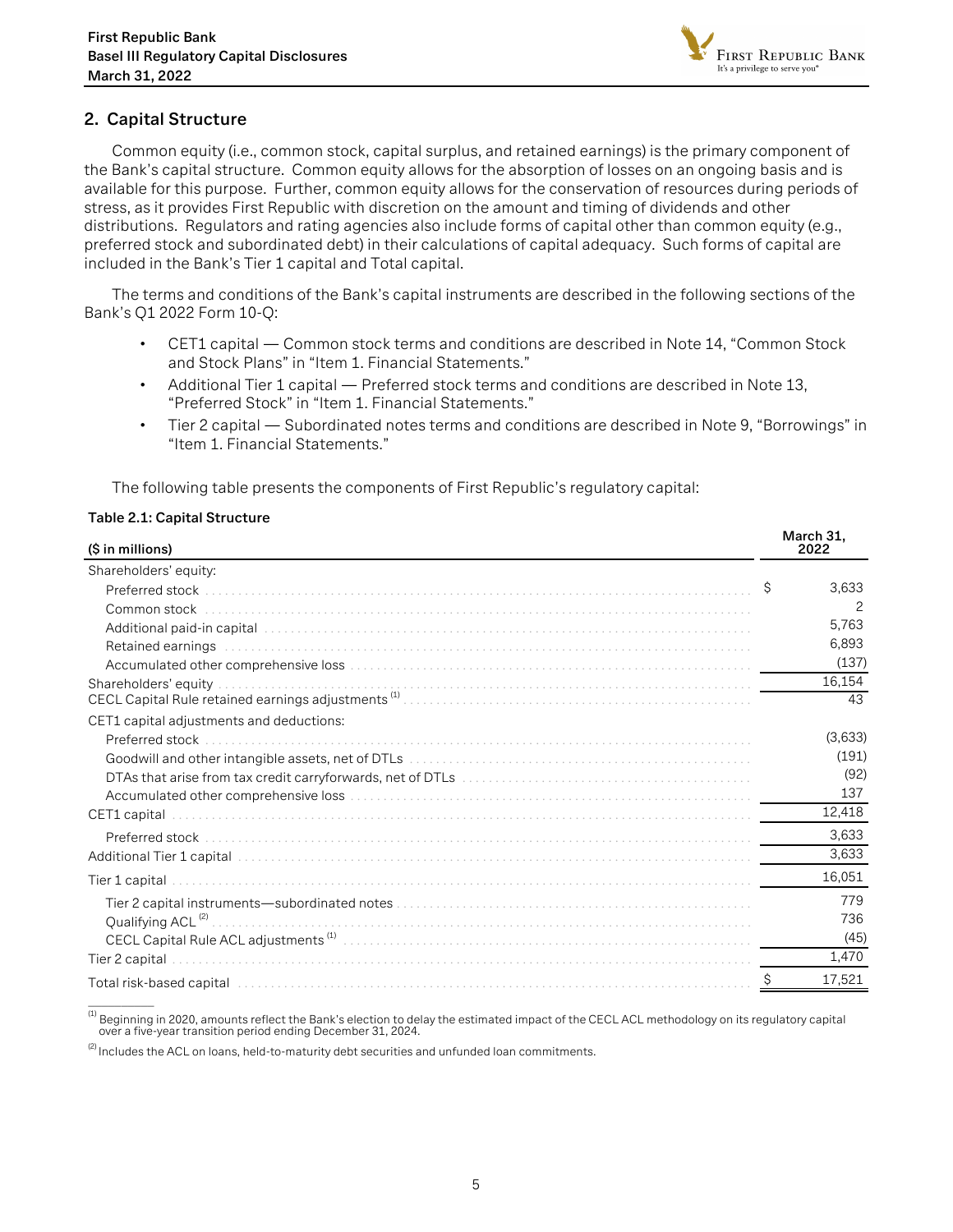

# <span id="page-5-0"></span>3. Capital Adequacy

The Bank is committed to maintaining a robust capital planning process. The objectives of the Bank's capital planning process are to (a) establish and refine capital goals, (b) determine appropriate capital targets and composition of capital, (c) make decisions about capital actions, and (d) maintain contingency capital plans. The Bank begins its capital planning process with its annual business planning process, including a rolling, multi-year projection of its balance sheet, income statement and key operating and capital ratios based on the current and expected state of the economy and the Bank's expected growth and investment plans.

The business plan allows the Bank to project a baseline case and thereby estimate balance sheet growth, expected earnings and capital resources under expected business conditions.

The Bank is not currently subject to the Dodd-Frank Act company-run stress testing requirements. Nevertheless, in the normal course of operations, the Bank periodically performs internal capital stress tests in order to (a) translate risk measures into estimates of potential losses over one or more stress scenarios, (b) define available capital resources under one or more stress scenarios and (c) bring together estimates of losses and capital resources under one or more stress scenarios to assess the combined impact on capital adequacy in relation to the Bank's business plans and stated goals for the level and composition of capital and proposed capital actions.

The Bank's Board and senior management utilize internal capital stress testing to better understand the loss-absorption capabilities of the Bank's capital base and to better plan the Bank's capital actions, including new capital issuances and the payment of cash dividends on its common stock. In analyzing the Bank's performance and capital adequacy under stress, the Bank analyzes quarterly projected capital ratios under one or more economic scenarios and compares the results to projected capital ratios under its business plan.

In its capital adequacy assessment, the Bank also incorporates current and pending regulatory requirements, factors in material risks, and builds in appropriate capital buffers to manage against the impact of what we believe to be reasonably foreseeable sources of uncertainty and we seek to ensure adequate capital under stressful conditions. All assessments of capital adequacy are informed by current and relevant analysis and are subject to challenge by senior management and the Board and to regulatory oversight.

The Bank maintains internal controls governing its business planning and capital adequacy assessment processes. Such controls include appropriate policies and procedures, change control processes, model validation, comprehensive documentation, and review by internal audit. The primary objective of such controls and governance procedures is to provide a consistent, thoughtful, transparent, and reviewed process for (a) generating a baseline set of business projections, and (b) estimating hypothetical losses and capital levels under one or more stress scenarios.

First Republic is not subject to the Market Risk requirements (the "Market Risk Capital Rule") under subpart F of the rules issued by the federal banking agencies implementing the Basel Committee on Banking Supervision's capital framework (the "Basel III Capital Rules").

For additional information related to capital requirements, see "Capital Requirements" in "Item 1. Business—Supervision and Regulation" in our 2021 Form 10-K and "Liquidity and Capital Resources— Regulatory Capital Components and Ratios" in "Item 2. Management's Discussion and Analysis of Financial Condition and Results of Operations" in our Q1 2022 Form 10-Q. First Republic Bank is the top tier parent company of our corporate group and has no bank holding company or any depository institution subsidiaries.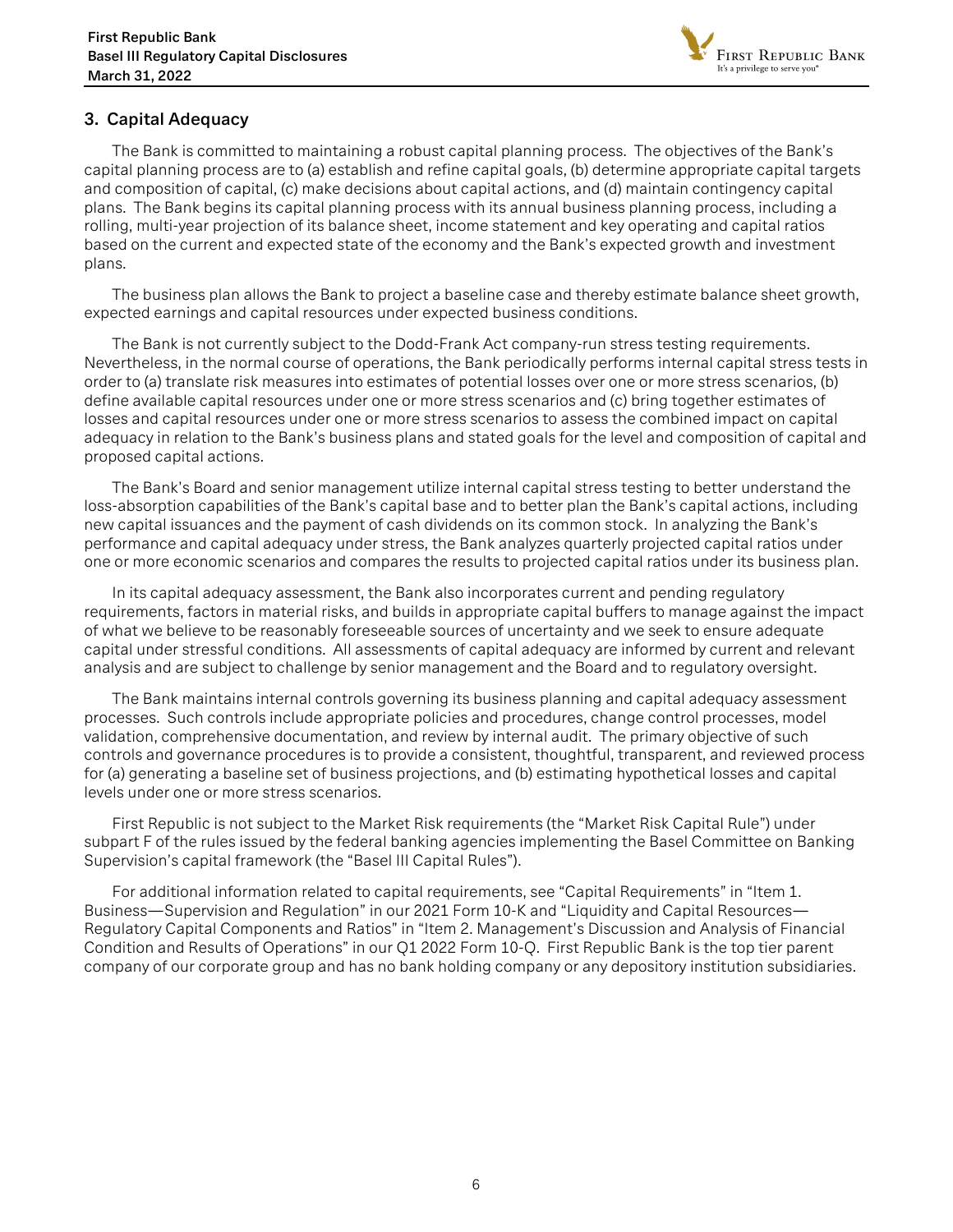

The following table presents RWAs by exposure types:

#### Table 3.1: Basel III Standardized Approach RWAs

| (\$ in millions)                                                                                                                  |    | March 31,<br>2022 |
|-----------------------------------------------------------------------------------------------------------------------------------|----|-------------------|
| On-balance sheet assets:                                                                                                          |    |                   |
| Exposures to sovereign entities <sup>(1)</sup>                                                                                    | Ŝ. | 44                |
| Exposures to depository institutions and foreign banks<br>exposures to depository institutions and foreign banks<br>$\frac{1}{2}$ |    | 31                |
|                                                                                                                                   |    | 9,810             |
| Exposures to GSEs                                                                                                                 |    | 1,062             |
| Corporate exposures                                                                                                               |    | 41,369            |
|                                                                                                                                   |    | 42,855            |
|                                                                                                                                   |    | 612               |
| <b>HVCRE</b> loans                                                                                                                |    | 377               |
|                                                                                                                                   |    | 29                |
| Other loans                                                                                                                       |    | 10,798            |
|                                                                                                                                   |    | 6,958             |
| Securitization exposures with an accountant control of the securities of the securitization exposures with a s                    |    | 19                |
|                                                                                                                                   |    | 1,925             |
| Off-balance sheet exposures:                                                                                                      |    |                   |
|                                                                                                                                   |    | 14,605            |
| Letters of credit                                                                                                                 |    | 482               |
|                                                                                                                                   |    | 30                |
| Derivative contracts                                                                                                              |    | 18                |
|                                                                                                                                   |    | 131,024           |

 $^{\text{\tiny{(1)}}}$  Represents exposures to the U.S. Government and U.S. Government agencies.

 $^{(2)}$  Represents exposures to U.S. states and political subdivisions.

 $^{(3)}$  Includes loans that are 90 days or more past due or on nonaccrual status.

<sup>(4)</sup> Beginning in 2020, amount reflects the Bank's election to delay the estimated impact of the CECL ACL methodology on its DTAs over a five-year<br>transition period ending December 31, 2024.

The following table presents the Bank's risk-based capital ratios:

#### Table 3.2: Capital Ratios

 $\overline{\phantom{a}}$ 

 $\mathcal{L}$ 

| CET1 capital    | 9.48%   |
|-----------------|---------|
| Tier 1 capital. | 12.25 % |
| Total capital   | 13.37 % |

 $^{(1)}$  Beginning in 2020, ratios reflect the Bank's election to delay the estimated impact of the CECL ACL methodology over a five-year transition period ending December 31, 2024.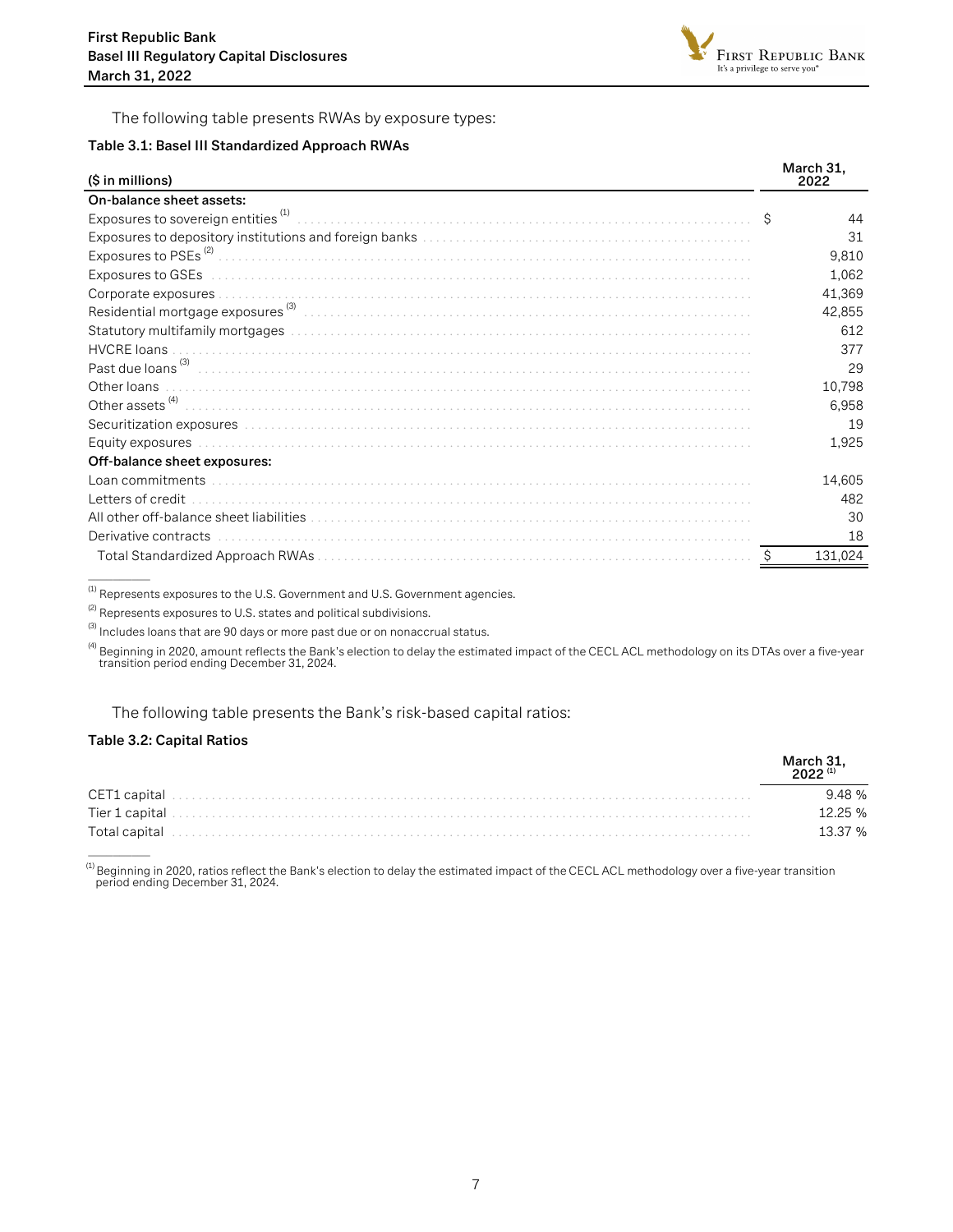

# <span id="page-7-0"></span>4. Capital Conservation Buffer

A "capital conservation buffer" of 2.5% of RWAs is also required under the Basel III Capital Rules. The capital conservation buffer is designed to absorb losses during periods of economic stress. Banking institutions with a CET1 capital ratio above the minimum requirement but below the capital conservation buffer will face constraints on dividends, equity repurchases and compensation based on the amount of the shortfall and "eligible retained income" (that is, the greater of net income for the four calendar quarters preceding the current calendar quarter, net of any distributions and associated tax effects not already reflected in net income, and the average of net income for the four calendar quarters preceding the current calendar quarter).

The capital conservation buffer of a banking organization is the lowest of the following three ratios:

- CET1 capital ratio minus its minimum CET1 capital ratio;
- Tier 1 capital ratio minus its minimum Tier 1 capital ratio; and
- Total capital ratio minus its minimum Total capital ratio.

The following table presents the capital conservation buffer calculations for the Bank:

|                |                               | March 31, 2022                   |                                          |
|----------------|-------------------------------|----------------------------------|------------------------------------------|
|                | Capital Ratios <sup>(1)</sup> | Minimum<br><b>Capital Ratios</b> | Capital<br>Conservation<br><b>Buffer</b> |
|                | 9.48%                         | 4.50 $%$                         | 4.98%                                    |
| Tier 1 capital | 12.25%                        | 6.00 %                           | 6.25%                                    |
| Total capital  | 13.37%                        | 8.00 %                           | 5.37 %                                   |

 $^{\text{\tiny{(1)}}}$ Beginning in 2020, ratios reflect the Bank's election to delay the estimated impact of the CECL ACL methodology over a five-year transition period ending December 31, 2024.

As of March 31, 2022, the Bank's capital conservation buffer was 4.98%, which exceeded the minimum requirement of 2.5%.

There were no limitations on the Bank's distributions or discretionary bonus payments resulting from the capital conservation buffer framework. As of March 31, 2022, the Bank's eligible retained income was \$1.3 billion.

# 5. Credit Risk

# Loans

 $\mathcal{L}$ 

The following credit risk policies are described in Note 4, "Loans and Allowance for Credit Losses" in "Item 1. Financial Statements" and "Item 2. Management's Discussion and Analysis of Financial Condition and Results of Operations—Balance Sheet Analysis—Asset Quality" in the Q1 2022 Form 10-Q and in "Item 7. Management's Discussion and Analysis of Financial Condition and Results of Operations—Critical Accounting Policies and the Impact of Accounting Estimates" and Note 1, "Summary of Significant Accounting Policies" in "Item 8. Financial Statements and Supplementary Data" in the 2021 Form 10-K:

- Policy for determining past due or delinquency status
- Policy for placing loans on nonaccrual status
- Policy for returning loans to accrual status
- Definition of and policy for identifying individually assessed loans
- Methodology for estimating ACL
- Policy for charging off uncollectible amounts

The majority of the Bank's loan portfolio is secured by real estate. A decline in real estate values can negatively impact our ability to recover our investment should the borrower become delinquent. We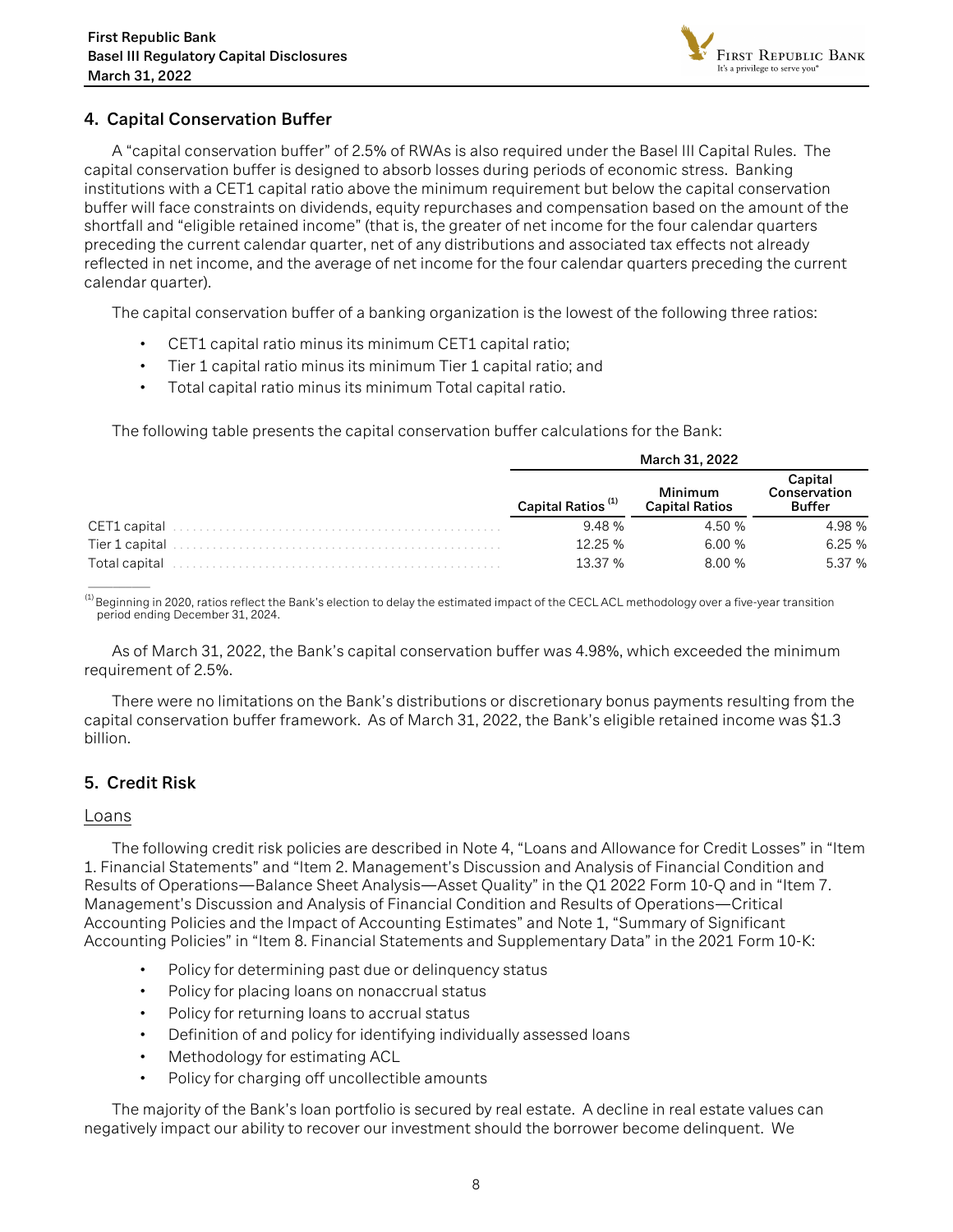

safeguard against this risk by rarely exceeding a loan-to-value ratio of 80% with respect to real estate lending. Discussion of the Bank's credit risk management process is presented in "Item 1. Business—Lending Activities—Underwriting" and "Item 1. Business—Lending Activities—Credit Risk Management" in the 2021 Form 10-K.

The following table presents the geographical distribution of total loan commitments. The location is based on the property address for real estate secured loans and the borrower's primary address for other loans.

#### Table 5.1: Total Loan Commitment by Geographic Location

|                                        |                                |                               |   |                     |                                     | March 31, 2022                      |                                    |                       |                      |       |                      |
|----------------------------------------|--------------------------------|-------------------------------|---|---------------------|-------------------------------------|-------------------------------------|------------------------------------|-----------------------|----------------------|-------|----------------------|
|                                        |                                |                               |   |                     |                                     |                                     | <b>Percent of Total Commitment</b> |                       |                      |       |                      |
| (\$ in millions)                       | Unpaid<br>Principal<br>Balance | <b>Unfunded</b><br>Commitment |   | Total<br>Commitment | San<br>Francisco<br><b>Bay Area</b> | <b>New</b><br>York<br>Metro<br>Area | Los<br>Angeles<br>Area             | <b>Boston</b><br>Area | San<br>Diego<br>Area | Other | Total                |
| Residential real estate                |                                |                               |   |                     |                                     |                                     |                                    |                       |                      |       |                      |
| Single family                          | \$81,438                       | \$                            | Ś | 81,438              | 16.4 %                              | 8.4 %                               | 9.1 %                              | 4.1%                  | 1.5 %                | 5.1 % | 44.6 %               |
| Home equity lines of credit.           | 2,553                          | 6,817                         |   | 9,370               | 2.3                                 | 0.6                                 | 1.1                                | 0.5                   | 0.2                  | 0.5   | 5.2                  |
| Single family construction             | 1,045                          | 1,079                         |   | 2,124               | 0.3                                 | 0.2                                 | 0.3                                | 0.0                   | 0.0                  | 0.3   | 1.1                  |
| Total residential real<br>estate<br>.  | 85,036                         | 7,896                         |   | 92,932              | 19.0                                | 9.2                                 | 10.5                               | 4.6                   | 1.7                  | 5.9   | 50.9                 |
| Income property                        |                                |                               |   |                     |                                     |                                     |                                    |                       |                      |       |                      |
| Multifamily<br>.                       | 16,943                         | 440                           |   | 17,383              | 3.5                                 | 1.6                                 | 2.4                                | 0.5                   | 0.9                  | 0.7   | 9.6                  |
| Commercial real estate<br>and and      | 8,758                          | 544                           |   | 9,302               | 2.0                                 | 0.9                                 | 1.2                                | 0.2                   | 0.2                  | 0.7   | 5.2                  |
| Multifamily/commercial<br>construction | 1,967                          | 1,539                         |   | 3,506               | 0.3                                 | 0.2                                 | 1.0                                | 0.1                   | 0.1                  | 0.3   | 2.0                  |
| Total income property                  | 27,668                         | 2,523                         |   | 30,191              | 5.8                                 | 2.7                                 | 4.6                                | 0.8                   | 1.2                  | 1.7   | 16.8                 |
| <b>Business</b>                        |                                |                               |   |                     |                                     |                                     |                                    |                       |                      |       |                      |
| Capital call lines of credit           | 10,977                         | 16,374                        |   | 27,351              | 5.1                                 | 4.8                                 | 1.4                                | 1.1                   | 0.1                  | 2.5   | 15.0                 |
| Tax-exempt<br>.                        | 3,658                          | 345                           |   | 4,003               | 0.6                                 | 0.4                                 | 0.6                                | 0.2                   | 0.2                  | 0.2   | 2.2                  |
| Other business                         | 4,085                          | 3,184                         |   | 7,269               | 1.5                                 | 0.9                                 | 0.6                                | 0.2                   | 0.2                  | 0.6   | 4.0                  |
| <b>PPP</b><br>.                        | 235                            |                               |   | 235                 | 0.1                                 | 0.0                                 | 0.0                                | 0.0                   | 0.0                  | 0.0   | 0.1                  |
| Total business                         | 18,955                         | 19,903                        |   | 38,858              | 7.3                                 | 6.1                                 | 2.6                                | 1.5                   | 0.5                  | 3.3   | 21.3                 |
| Other                                  |                                |                               |   |                     |                                     |                                     |                                    |                       |                      |       |                      |
| Stock secured                          | 3,645                          | 6,611                         |   | 10,256              | 1.2                                 | 0.9                                 | 1.1                                | 0.5                   | 0.2                  | 1.8   | 5.7                  |
| Other secured                          | 2,623                          | 2,837                         |   | 5,460               | 0.5                                 | 1.1                                 | 0.1                                | 0.5                   | 0.0                  | 0.8   | 3.0                  |
| .<br>Unsecured                         | 2,962                          | 1,301                         |   | 4,263               | 0.7                                 | 0.5                                 | 0.4                                | 0.2                   | 0.1                  | 0.4   | 2.3                  |
| Total other entitled and the Total     | 9,230                          | 10,749                        |   | 19,979              | 2.4                                 | 2.5                                 | 1.6                                | 1.2                   | 0.3                  | 3.0   | 11.0                 |
| Total<br>.                             | \$140,889                      | \$<br>41,071                  | Ŝ | 181,960             | 34.5 %                              | 20.5 %                              | 19.3 %                             | 8.1 %                 |                      |       | 3.7 % 13.9 % 100.0 % |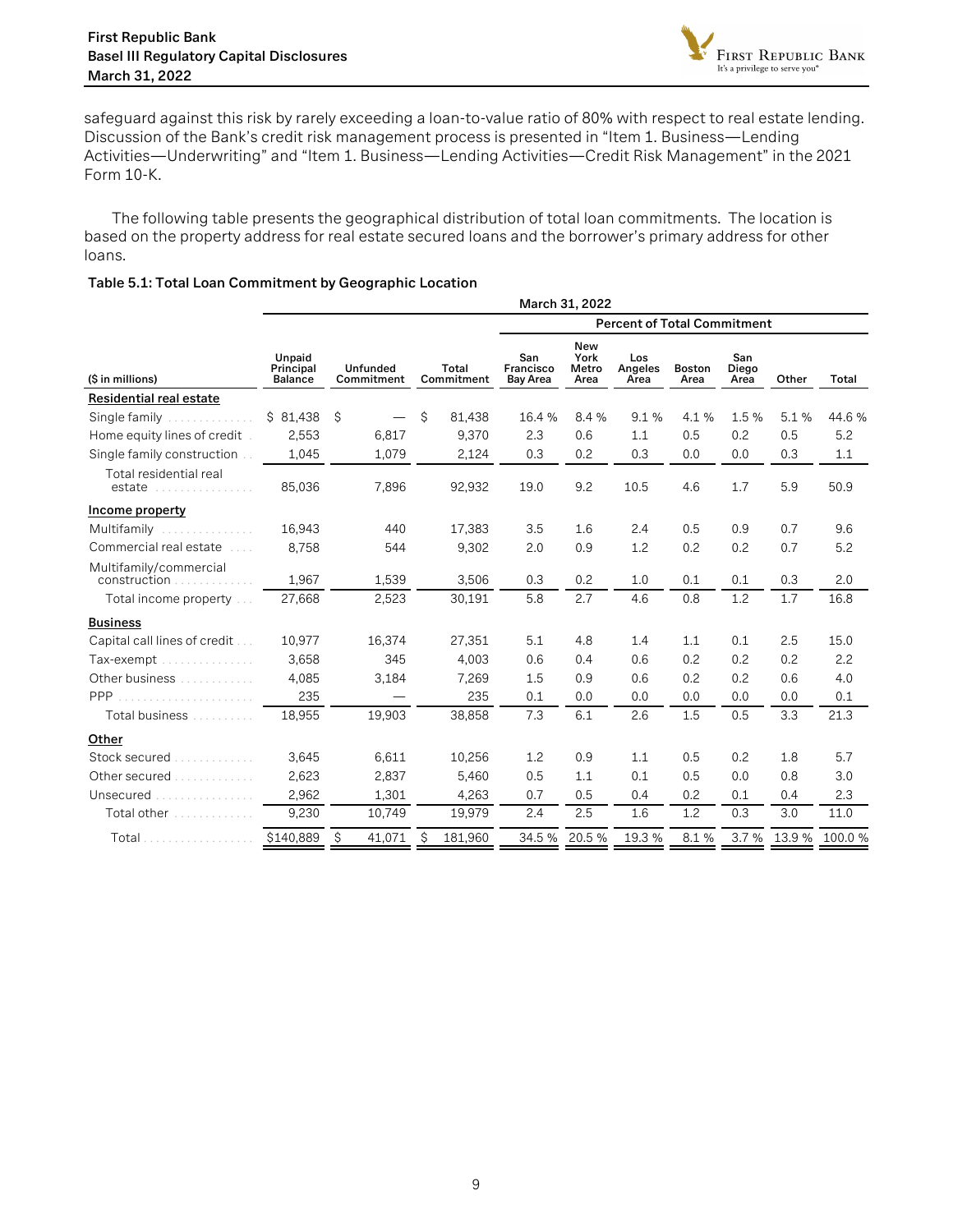

As of March 31, 2022, the total ACL on loans was \$701 million, of which \$665 million and \$36 million were the total ACL on non-individually assessed loans and individually assessed loans, respectively.

The following table presents the geographical distribution of the Bank's individually assessed loans and ACL on individually assessed loans:

#### Table 5.2: Individually Assessed Loans by Geographic Location and ACL on Individually Assessed Loans

|                                                       | March 31, 2022 |                                     |   |                                  |    |                        |   |                       |   |                      |   |       |   |                |
|-------------------------------------------------------|----------------|-------------------------------------|---|----------------------------------|----|------------------------|---|-----------------------|---|----------------------|---|-------|---|----------------|
| (\$ in millions)                                      |                | San<br>Francisco<br><b>Bay Area</b> |   | <b>New York</b><br>Metro<br>Area |    | Los<br>Angeles<br>Area |   | <b>Boston</b><br>Area |   | San<br>Diego<br>Area |   | Other |   | Total          |
| Individually Assessed Loans with No Related Allowance |                |                                     |   |                                  |    |                        |   |                       |   |                      |   |       |   |                |
|                                                       | -S             | 17                                  | Ś | 28                               | Ŝ. | 28                     | Ŝ | 8                     | Ś |                      | Ś |       | Ś | 88             |
| Home equity lines of credit                           |                | 3                                   |   | 15                               |    |                        |   |                       |   |                      |   |       |   | 26             |
| Multifamily                                           |                | $\overline{c}$                      |   |                                  |    |                        |   |                       |   |                      |   |       |   | $\overline{c}$ |
| Commercial real estate                                |                |                                     |   |                                  |    |                        |   |                       |   |                      |   | 6     |   | 8              |
| Multifamily/commercial construction                   |                |                                     |   | 9                                |    |                        |   |                       |   |                      |   |       |   | 9              |
| Other business                                        |                | 1                                   |   |                                  |    |                        |   |                       |   |                      |   |       |   |                |
| Total                                                 |                | 23                                  |   | 53                               |    | 36                     |   | 8                     |   |                      |   | 13    |   | 134            |
| Individually Assessed Loans with Related Allowance    |                |                                     |   |                                  |    |                        |   |                       |   |                      |   |       |   |                |
| Single family                                         |                | 35                                  |   | 60                               |    | 24                     |   | 14                    |   |                      |   | 3     |   | 136            |
| Home equity lines of credit                           |                | 4                                   |   | 4                                |    |                        |   | 1                     |   |                      |   |       |   | 9              |
| Multifamily                                           |                | 38                                  |   | 69                               |    |                        |   |                       |   |                      |   |       |   | 107            |
|                                                       |                | 44                                  |   | 45                               |    | 20                     |   |                       |   | 3                    |   | 24    |   | 136            |
| Multifamily/commercial construction                   |                | 11                                  |   | 8                                |    |                        |   |                       |   |                      |   |       |   | 19             |
| Tax-exempt                                            |                | 6                                   |   | 6                                |    | 7                      |   | 2                     |   |                      |   |       |   | 21             |
|                                                       |                | 20                                  |   | 5                                |    |                        |   |                       |   |                      |   | 11    |   | 38             |
| Other secured                                         |                | 1                                   |   |                                  |    |                        |   |                       |   |                      |   |       |   |                |
| Unsecured                                             |                | 2                                   |   | 3                                |    | 2                      |   | 1                     |   |                      |   | 3     |   | 11             |
| Total                                                 |                | 161                                 |   | 200                              |    | 54                     |   | 19                    |   | 3                    |   | 41    |   | 478            |
| Total individually assessed loans.                    |                | 184                                 | Ŝ | 253                              | \$ | 90                     | Ś | 27                    | Ś | 4                    | S | 54    | Ŝ | 612            |
| ACL on individually assessed loans.                   |                | 10                                  |   | 19                               |    |                        |   |                       |   |                      |   | 2     |   | 36             |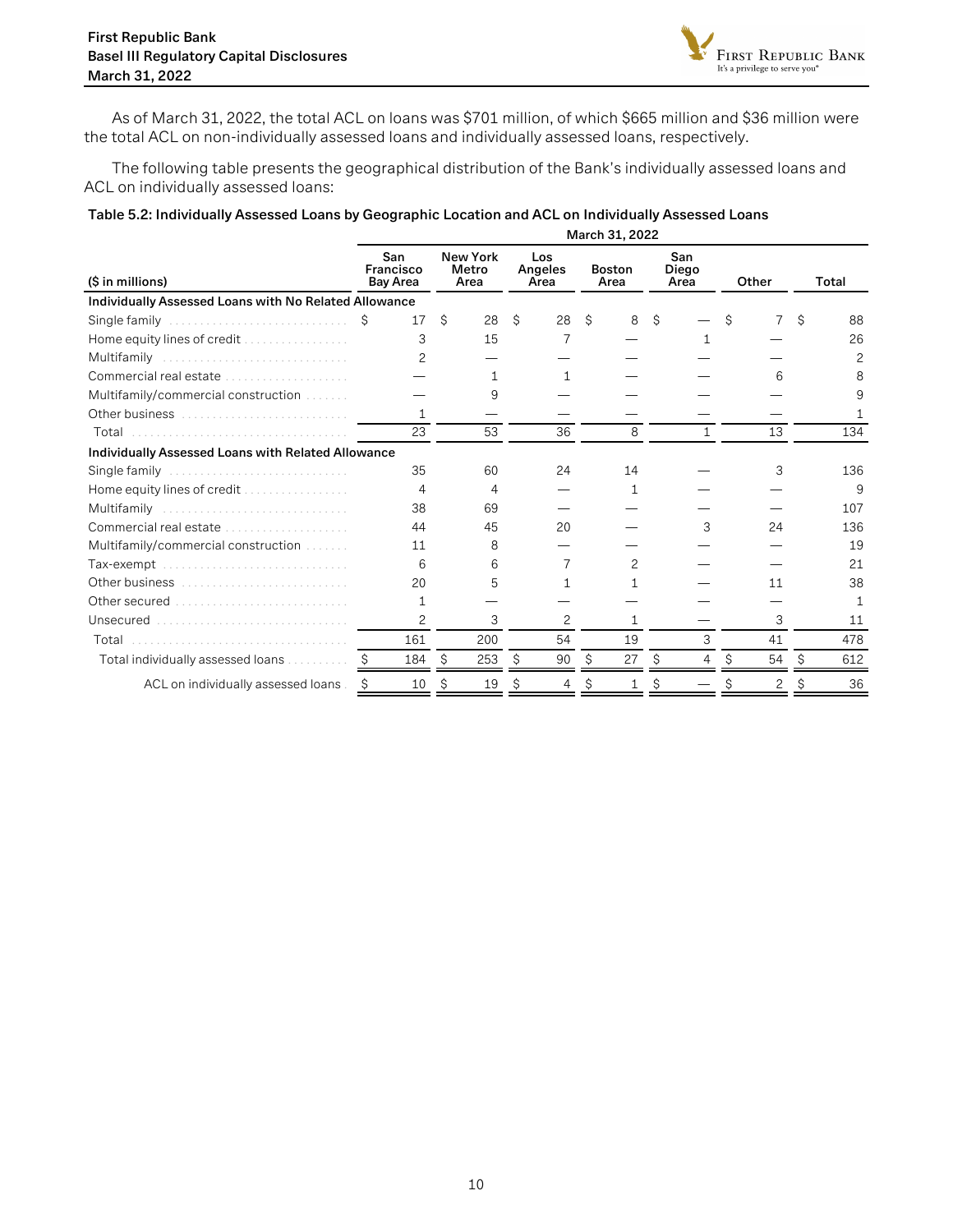

The following table presents the geographical distribution of past due loans:

#### Table 5.3: Past Due Loans by Geographic Location

|                                                        |                                     |                |                                  |              |                               |               |                       | March 31, 2022 |                      |              |       |    |   |       |
|--------------------------------------------------------|-------------------------------------|----------------|----------------------------------|--------------|-------------------------------|---------------|-----------------------|----------------|----------------------|--------------|-------|----|---|-------|
| (\$ in millions)                                       | San<br>Francisco<br><b>Bay Area</b> |                | <b>New York</b><br>Metro<br>Area |              | <b>Los</b><br>Angeles<br>Area |               | <b>Boston</b><br>Area |                | San<br>Diego<br>Area |              | Other |    |   | Total |
| 30 - 89 Days Past Due                                  |                                     |                |                                  |              |                               |               |                       |                |                      |              |       |    |   |       |
| <b>Residential real estate</b>                         |                                     |                |                                  |              |                               |               |                       |                |                      |              |       |    |   |       |
| Single family                                          | S.                                  | $\overline{7}$ | Ŝ.                               | $22 \quad S$ |                               | 3             | - \$                  | $1 \quad$      |                      |              | S     | 8  | S | 41    |
|                                                        |                                     | $\mathbf{1}$   |                                  | -1           |                               |               |                       | 1              |                      |              |       |    |   | 3     |
| Total residential real estate entitled and contact the |                                     | 8              |                                  | 23           |                               | $\mathcal{E}$ |                       | $\overline{c}$ |                      |              |       | 8  |   | 44    |
| Income property                                        |                                     |                |                                  |              |                               |               |                       |                |                      |              |       |    |   |       |
| Multifamily                                            |                                     | 4              |                                  |              |                               |               |                       |                |                      |              |       |    |   | 4     |
| Multifamily/commercial construction                    |                                     |                |                                  | 9            |                               |               |                       |                |                      |              |       |    |   | 9     |
| Total income property                                  |                                     | 4              |                                  | 9            |                               |               |                       |                |                      |              |       |    |   | 13    |
|                                                        |                                     | 12             |                                  | 32           |                               | 3             |                       | $\overline{c}$ |                      |              |       | 8  |   | 57    |
| 90 Days or More Past Due                               |                                     |                |                                  |              |                               |               |                       |                |                      |              |       |    |   |       |
| <b>Residential real estate</b>                         |                                     |                |                                  |              |                               |               |                       |                |                      |              |       |    |   |       |
|                                                        |                                     | 8              |                                  | 24           |                               | 23            |                       | 2              |                      |              |       | 3  |   | 60    |
|                                                        |                                     | 3              |                                  | 11           |                               | 6             |                       |                |                      |              |       |    |   | 21    |
| Total residential real estate entitled and contained   |                                     | 11             |                                  | 35           |                               | 29            |                       | $\overline{c}$ |                      | $\mathbf{1}$ |       | 3  |   | 81    |
| Income property                                        |                                     |                |                                  |              |                               |               |                       |                |                      |              |       |    |   |       |
| Multifamily                                            |                                     | $\overline{c}$ |                                  |              |                               |               |                       |                |                      |              |       |    |   | 2     |
| Commercial real estate                                 |                                     |                |                                  | 1            |                               |               |                       |                |                      |              |       |    |   | 1     |
| Total income property                                  |                                     | $\overline{c}$ |                                  | 1            |                               |               |                       |                |                      |              |       |    |   | 3     |
|                                                        |                                     | 13             |                                  | 36           |                               | 29            |                       | $\overline{c}$ |                      | $\mathbf{1}$ |       | 3  |   | 84    |
| Total Past Due Loans                                   |                                     | 25             | - \$                             | 68           | - Ş                           | 32            | $\ddot{\mathcal{S}}$  | 4              | \$                   |              | \$    | 11 | S | 141   |

The following table presents the remaining contractual maturities of loans and unfunded loan commitments:

#### Table 5.4: Remaining Contractual Maturities of Loans and Unfunded Loan Commitments

|                                                                                                 | <b>March 31, 2022</b> |                |  |               |  |           |  |         |  |  |  |  |  |
|-------------------------------------------------------------------------------------------------|-----------------------|----------------|--|---------------|--|-----------|--|---------|--|--|--|--|--|
| (\$ in millions)                                                                                |                       | 1 Year or Less |  | >1 to 5 Years |  | > 5 Years |  | Total   |  |  |  |  |  |
| Loans (unpaid principal balance) $\ldots$ $\ldots$ $\ldots$ $\ldots$ $\ldots$ $\ddot{\text{S}}$ |                       | 18.393 \$      |  | 11.156        |  | 111.340   |  | 140.889 |  |  |  |  |  |
|                                                                                                 |                       | 25.872         |  | 7.811         |  | 7.388     |  | 41.071  |  |  |  |  |  |
| Total                                                                                           |                       | 44.265         |  | 18.967        |  | 118.728   |  | 181,960 |  |  |  |  |  |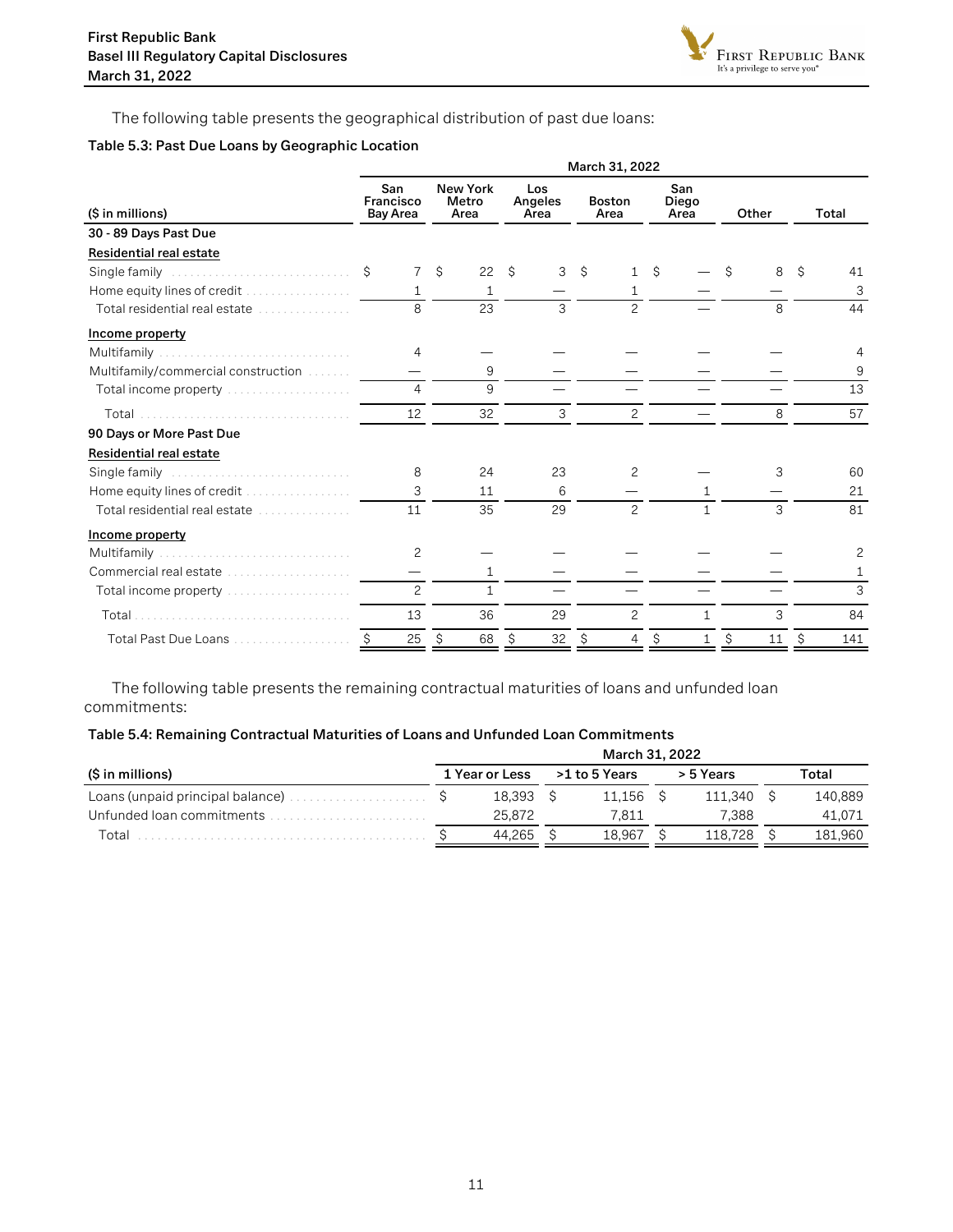The following table presents information for business, multifamily and commercial real estate loans by industry or property type. For information on other loan categories, refer to Note 4, "Loans and Allowance for Credit Losses" in "Item 1. Financial Statements" in the Q1 2022 Form 10-Q.

#### Table 5.5: Business, Multifamily and Commercial Real Estate Loans: Total Commitment by Industry or Property Type and Amortized Cost in Past Due, Nonaccrual and Individually Assessed Loans by Industry or Property Type

|                                                  | March 31, 2022 |                     |                               |                |                                       |                |             |                       |    |                            |                     |                      |                     |                                    |    |                          |  |  |
|--------------------------------------------------|----------------|---------------------|-------------------------------|----------------|---------------------------------------|----------------|-------------|-----------------------|----|----------------------------|---------------------|----------------------|---------------------|------------------------------------|----|--------------------------|--|--|
|                                                  |                |                     |                               |                |                                       |                |             |                       |    |                            |                     |                      |                     | <b>Individually Assessed Loans</b> |    |                          |  |  |
|                                                  |                |                     |                               |                |                                       |                |             | <b>Amortized Cost</b> |    |                            |                     |                      |                     |                                    |    |                          |  |  |
| (\$ in millions)                                 |                | Total<br>Commitment | $30 - 89$<br>Days<br>Past Due |                | 90 Days or<br><b>More Past</b><br>Due |                | Nonaccrual  |                       |    | Total<br>Amortized<br>Cost |                     | With No<br>Allowance |                     | With<br>Allowance                  |    | Related<br>Allowance     |  |  |
| <b>Business</b>                                  |                |                     |                               |                |                                       |                |             |                       |    |                            |                     |                      |                     |                                    |    |                          |  |  |
| Private Equity/<br>Venture Capital Funds         | S              | 28,025              | \$                            |                | Ś                                     |                | Ś           |                       | \$ |                            | Ś                   |                      | \$                  |                                    | \$ |                          |  |  |
| Schools/Non-Profit<br>Organizations<br>.         |                | 5,114               |                               |                |                                       |                |             |                       |    | 27                         |                     |                      |                     | 27                                 |    | 1                        |  |  |
| Investment Firms                                 |                | 1,477               |                               |                |                                       |                |             |                       |    |                            |                     |                      |                     |                                    |    |                          |  |  |
| Real Estate Related Entities                     |                | 1,219               |                               |                |                                       |                |             |                       |    | 5                          |                     |                      |                     | 5                                  |    |                          |  |  |
| Professional Service Firms                       |                | 700                 |                               |                |                                       |                |             |                       |    | 3                          |                     |                      |                     | 3                                  |    |                          |  |  |
| Aviation/Marine                                  |                | 472                 |                               |                |                                       |                |             |                       |    |                            |                     |                      |                     |                                    |    |                          |  |  |
| Vineyards/Wine                                   |                | 235                 |                               |                |                                       |                |             |                       |    | 8                          |                     |                      |                     | 8                                  |    |                          |  |  |
| Clubs and Membership<br>Organizations            |                | 162                 |                               |                |                                       |                |             |                       |    |                            |                     |                      |                     |                                    |    |                          |  |  |
| Entertainment Industry                           |                | 85                  |                               |                |                                       |                |             |                       |    | 9                          |                     |                      |                     | 9                                  |    | 1                        |  |  |
|                                                  |                | 1,134               |                               |                |                                       |                |             | 1                     |    | 8                          |                     | 1                    |                     | $\overline{7}$                     |    | $\mathbf{1}$             |  |  |
| Total excluding PPP                              |                | 38,623              |                               |                |                                       |                |             | $\mathbf{1}$          |    | 60                         |                     | $\mathbf{1}$         |                     | 59                                 |    | $\overline{\mathcal{E}}$ |  |  |
| PPP                                              |                | 235                 |                               |                |                                       |                |             |                       |    |                            |                     |                      |                     |                                    |    |                          |  |  |
| Total including PPP                              | - \$           | 38,858              | \$                            |                | Ŝ                                     |                | Ŝ           |                       | \$ | 60                         | $\hat{\mathcal{S}}$ |                      | $\hat{\mathcal{S}}$ | 59                                 | \$ | 3                        |  |  |
| Multifamily and<br><b>Commercial Real Estate</b> |                |                     |                               |                |                                       |                |             |                       |    |                            |                     |                      |                     |                                    |    |                          |  |  |
| Multifamily                                      | Ŝ              | 17,383              | Ŝ                             | 4              | \$                                    | $\overline{c}$ | \$          | 2                     | \$ | 109                        | Ŝ.                  | 2                    | Ś                   | 107                                | Ŝ. | 11                       |  |  |
| Office                                           |                | 2,304               |                               |                |                                       |                |             |                       |    | 61                         |                     |                      |                     | 61                                 |    | $\overline{4}$           |  |  |
| Mixed Use                                        |                | 2,283               |                               |                |                                       |                |             |                       |    | 24                         |                     |                      |                     | 24                                 |    | 1                        |  |  |
| Retail                                           |                | 2,037               |                               |                |                                       |                |             | 3                     |    | 16                         |                     | $\overline{7}$       |                     | 9                                  |    | $\mathbf{1}$             |  |  |
| Warehouse/Industrial                             |                | 1,136               |                               |                |                                       |                |             |                       |    | 6                          |                     |                      |                     | 6                                  |    |                          |  |  |
| Hotel                                            |                | 506                 |                               |                |                                       |                |             |                       |    | 26                         |                     |                      |                     | 26                                 |    | $\overline{c}$           |  |  |
| Healthcare Facility [11] Healthcare              |                | 234                 |                               |                |                                       | $\mathbf{1}$   |             | $\mathbf{1}$          |    | $\mathbf{1}$               |                     | $\mathbf{1}$         |                     |                                    |    |                          |  |  |
| Restaurant                                       |                | 143                 |                               |                |                                       |                |             |                       |    | 4                          |                     |                      |                     | 4                                  |    |                          |  |  |
|                                                  |                | 659                 |                               |                |                                       |                |             |                       |    | 6                          |                     |                      |                     | 6                                  |    | 1                        |  |  |
|                                                  | Ŝ              | 26,685              | Ŝ                             | $\overline{4}$ | \$                                    | 3              | $\mathsf S$ | 6                     | Ś. | 253                        | Ś                   | 10                   | Ŝ.                  | 243                                | Ŝ. | 20                       |  |  |

For additional information on loans and unfunded loan commitments, as well as the related ACL, refer to Note 4, "Loans and Allowance for Credit Losses" in "Item 1. Financial Statements" in the Q1 2022 Form 10-Q.

# Investment Securities

For information on credit exposures related to investment securities, as well as the related ACL, refer to Note 3, "Investment Securities and Allowance for Credit Losses" in "Item 1. Financial Statements" in the Q1 2022 Form 10-Q.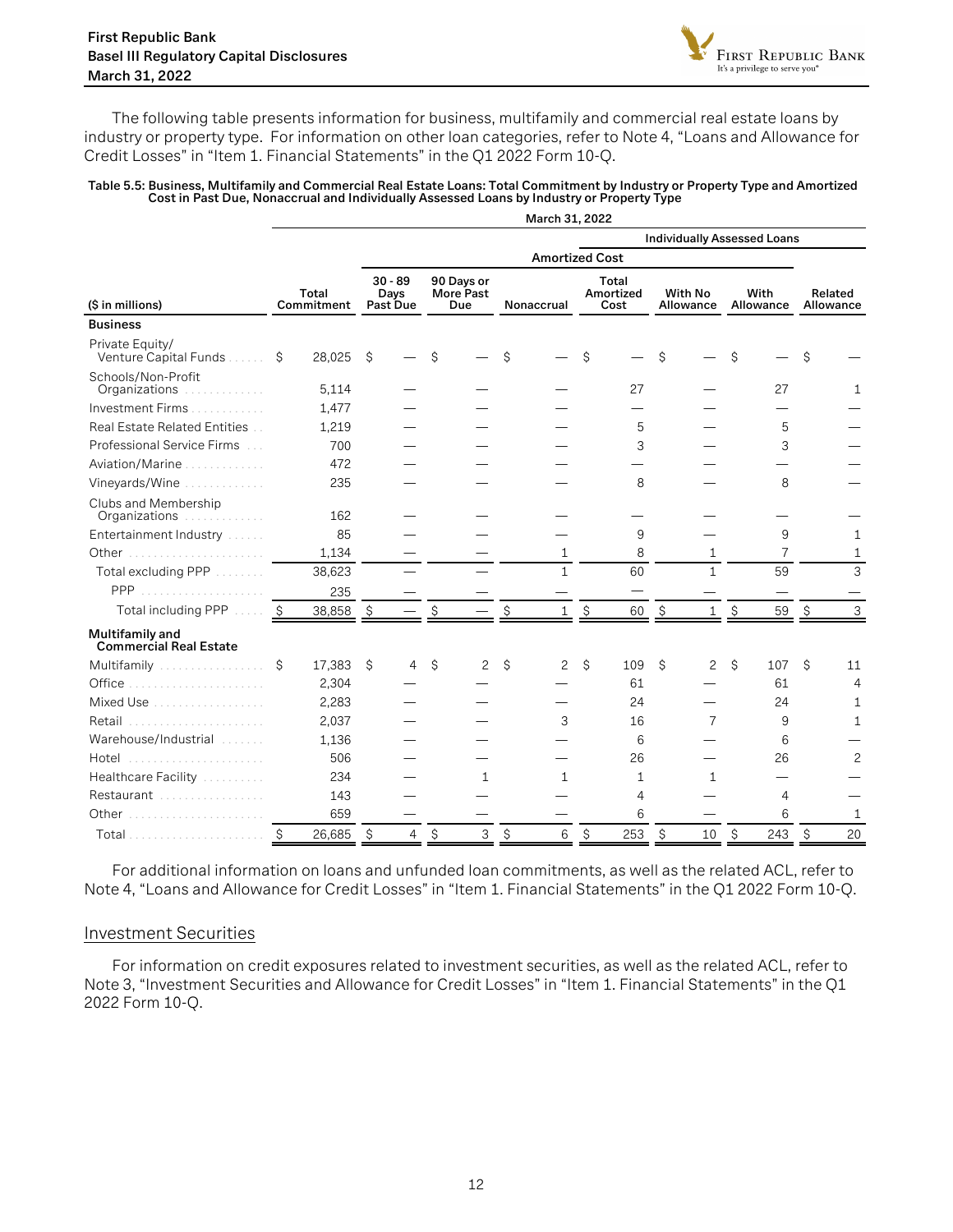

# <span id="page-12-0"></span>6. Counterparty Credit Risk-Related Exposures

The Bank has exposure to various counterparties and routinely executes transactions with the Bank's clients and counterparties in the financial services industry, including commercial banks, brokers, dealers and investment banks. Such transactions may expose the Bank to credit risk in the event of a default by a counterparty. In addition, the Bank's credit risk may be increased in the event that any collateral that the Bank holds cannot be realized upon or is liquidated at prices not sufficient to recover the full amount of the credit or derivative exposure due to the Bank. The Bank posts collateral to certain counterparties to secure exposures to those counterparties. These collateral agreements do not require that additional collateral be posted in the event that the Bank experiences a deterioration in its creditworthiness. In accordance with internal policy on limitations on counterparty exposures, the Bank evaluates its collateral positions on a regular basis as part of its ongoing monitoring of counterparty exposures.

# Foreign Exchange Contracts

The Bank has freestanding derivative assets and liabilities, which consist of foreign exchange contracts executed with clients in which the Bank offsets the client exposure with a financial institution counterparty. The Bank does not retain significant foreign exchange risk. The Bank does retain credit risk, both to the client and the financial institution counterparty, which is evaluated and managed by the Bank in the normal course of its operations. In addition, the Bank has foreign exchange contracts associated with client deposits denominated in various foreign currencies. Management does not currently anticipate non-performance by any of the counterparties.

Counterparties in foreign exchange derivative contracts are either First Republic clients or financial institution counterparties. The Bank is exposed to the risk that the client or financial institution counterparty will not fulfill its transaction obligations. Such credit risk is not significant and is typically addressed by establishing a credit limit for the client or financial institution.

Client credit limits are based primarily on credit guidelines established and monitored by the Bank and take into account the client's outstanding debt and general creditworthiness, and collateral held by the Bank. Financial institution counterparty credit risk is managed through credit, contract and settlement limits established and monitored by the Bank. To mitigate this risk, the Bank enters into master netting and bilateral collateral agreements with certain counterparties. These agreements allow the Bank to settle its derivative contracts with such counterparties on a net basis and to offset the net derivative exposure against the related collateral in the event of default. Daily collateral management activities are performed by the Bank in accordance with bilateral netting agreements. Currently, the primary form of collateral related to foreign exchange contracts with the Bank's counterparties is cash.

# Interest Rate Contracts

The Bank originates certain mortgage loans with the intention of selling these loans to investors. The Bank enters into commitments to originate the loans whereby the interest rate on the loan paid by the borrower is set prior to funding ("interest rate lock commitments"). Such interest rate lock commitments are accounted for as freestanding derivative instruments that do not qualify as hedges. However, the interest rate risk exposure is economically hedged by the forward loan sale commitment to investors. Credit risk associated with these interest rate contracts is nominal.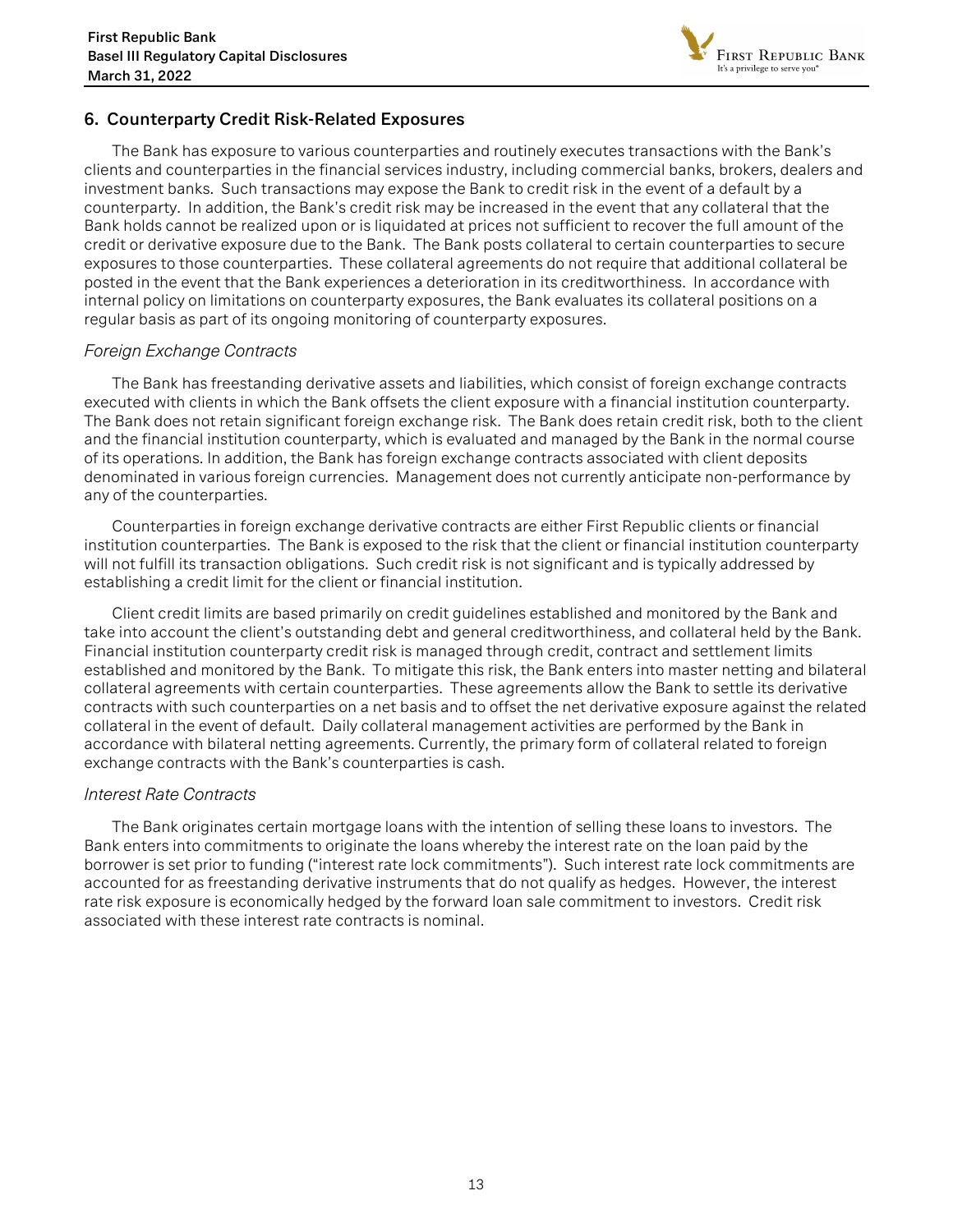

<span id="page-13-0"></span>The following table presents the Bank's over-the-counter derivatives:

#### Table 6.1: Over-the-Counter Derivatives

|                  |                                                     | March 31, 2022               |                                                              |
|------------------|-----------------------------------------------------|------------------------------|--------------------------------------------------------------|
| (\$ in millions) | Notional or<br>Contractual<br>Amount <sup>(1)</sup> | Fair<br>Value <sup>(1)</sup> | <b>Net</b><br>Unsecured<br>Credit<br>Exposure <sup>(2)</sup> |
|                  | 3.967                                               | 57                           |                                                              |

 $<sup>(1)</sup>$  Excludes written options and spot contracts for regulatory capital purposes.</sup>

 $^{(2)}$  Represents the amount of credit exposure that is reduced due to the netting of offsetting positive and negative exposures where a valid master netting agreement exists, and collateral is held.

#### Collateral Held

 $\overline{\phantom{a}}$ 

With respect to the Bank's counterparty credit risk, the primary form of collateral is cash. At March 31, 2022, the fair value of cash collateral accepted by the Bank as part of foreign exchange derivative activities was \$73 million.

#### 7. Credit Risk Mitigation

The Bank uses various strategies to mitigate counterparty credit risk, including establishing credit risk appetite measures and setting internal policy limits on acceptable levels of exposure to each counterparty, although there can be no assurance that these strategies will be successful under all circumstances. The Bank also obtains collateral from derivative counterparties to manage overall credit risk. Refer to Section 6, "Counterparty Credit Risk-Related Exposures—Collateral Held" within this document for discussion of collateral related to derivative counterparties.

Certain exposures within the Bank's investment securities portfolios are issued or guaranteed by the U.S. Government, U.S. Government agencies or U.S. Government-sponsored agencies. In addition, PPP loans are guaranteed by the SBA. The following table presents the investment securities and loan exposures that are covered by guarantees and the RWA amounts associated with such exposures:

#### Table 7.1: Exposures Covered by Guarantees

|                                     | March 31, 2022 |                                          |  |                      |  |
|-------------------------------------|----------------|------------------------------------------|--|----------------------|--|
| (\$ in millions)                    |                | <b>Exposure</b><br>Amount <sup>(1)</sup> |  | <b>RWA</b><br>Amount |  |
| Debt securities available-for-sale: |                |                                          |  |                      |  |
|                                     |                | 2.172 S                                  |  | 434                  |  |
|                                     |                | 1.407                                    |  | 234                  |  |
| Debt securities held-to-maturity:   |                |                                          |  |                      |  |
|                                     |                | 165                                      |  | 33                   |  |
|                                     |                | 1.869                                    |  | 361                  |  |
|                                     |                | 5,447                                    |  |                      |  |
| Loans:                              |                |                                          |  |                      |  |
| PPP $(3)$                           |                | 232                                      |  |                      |  |
| Total                               |                | .292                                     |  |                      |  |
|                                     |                |                                          |  |                      |  |

 $^{(1)}$  Since the Bank has made the AOCI opt-out election, the available-for-sale exposure amount for purposes of risk weighting is the carrying value of the security less any unrealized gain on the exposure plus any unrealized loss on the exposure included in AOCI.

 $^{(2)}$  Issued or guaranteed by U.S. Government agencies or U.S. Government-sponsored agencies.

<sup>(3)</sup> Guaranteed by the SBA.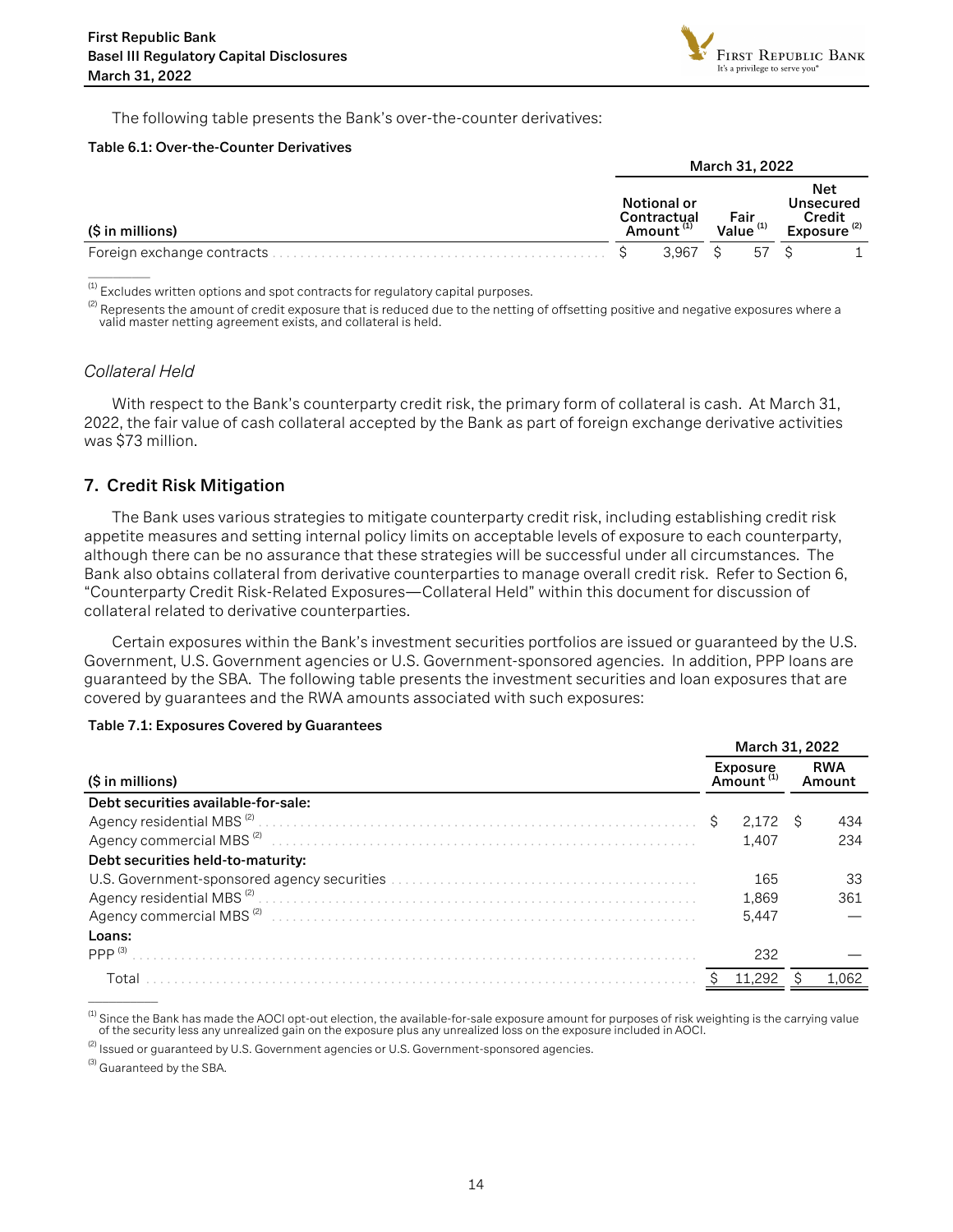

# <span id="page-14-0"></span>8. Securitization

In 2020, the Bank sold single family loans through a securitization ("2020 Securitization") in which the Bank was the sponsor. The Bank retained a portion of the investment securities issued in the securitization, which consist of non-agency residential MBS. As of March 31, 2022, these securitization exposures totaled \$10 million.

In addition to the securitization exposures from the 2020 Securitization, as of March 31, 2022, the Bank had securitization exposures related to other investments in non-agency residential MBS created by third parties, which totaled \$13 million.

Securitization exposures can involve various types of risk, including, but not limited to credit risk and market risk. Information regarding the performance of the underlying credit exposures and relevant market data is evaluated and monitored by the Bank at least quarterly.

For all securitization exposures, the Bank calculates the regulatory capital requirements in accordance with the SSFA to determine the risk-weighting for these assets, which considers the seniority of the Bank's investments in the securitization structure, collateral performance and risk factors inherent in the underlying assets.

The following table presents the Bank's securitization exposures by risk weight range for the non-agency residential MBS:

#### Table 8.1: Securitization Exposures by Risk Weight Range

|                  | March 31, 2022 |                                       |  |                                |  |         |
|------------------|----------------|---------------------------------------|--|--------------------------------|--|---------|
| (\$ in millions) |                | On-Balance<br>Sheet<br>Exposure $(1)$ |  | <b>RWA</b><br>Amount<br>(SSFA) |  | Capital |
|                  |                | 19                                    |  |                                |  |         |
|                  |                |                                       |  | 15                             |  |         |
| Total            |                | 23                                    |  | 19                             |  |         |
|                  |                |                                       |  |                                |  |         |

 $<sup>(1)</sup>$  Since the Bank has made the AOCI opt-out election, the available-for-sale exposure amount for purposes of risk weighting is the carrying value</sup> of the security less any net unrealized gain on the exposure plus any net unrealized loss on the exposure included in AOCI.

 $^{(2)}$  Calculated by multiplying the RWA amount by the total risk-based capital ratio of 8%, which represents the minimum to be adequately capitalized.

# 9. Equity Exposures not Subject to Market Risk Capital Rule

The Bank's equity exposures, which are not subject to the Market Risk Capital Rule, include the following investments:

FHLB stock: FHLB stock is redeemable at par and recorded at cost, which approximates fair value. FHLB stock is a statutory investment required by regulation as part of FHLB membership.

LIHTC investments: LIHTC investments are accounted for using a proportional amortization method, whereby the initial cost of the Bank's LIHTC investments is amortized over the life of the investment. Under the proportional amortization method, amortization expense recognized in each period is based on the amount of tax credits and other tax benefits for the period as a percentage of expected total tax credits and other tax benefits of the investment. Amortization expense is presented as a component of provision for income taxes on the statement of income. Such investments are designed to generate a return primarily through the realization of federal tax credits.

Investments in mutual funds and marketable equity securities: Mutual funds and marketable equity securities have readily determinable fair values and are recorded at fair value, with changes in fair value recognized in earnings.

Other investments: Other investments consist of equity investments without readily determinable fair values. These investments are accounted for under the equity method or at cost less impairment, adjusted for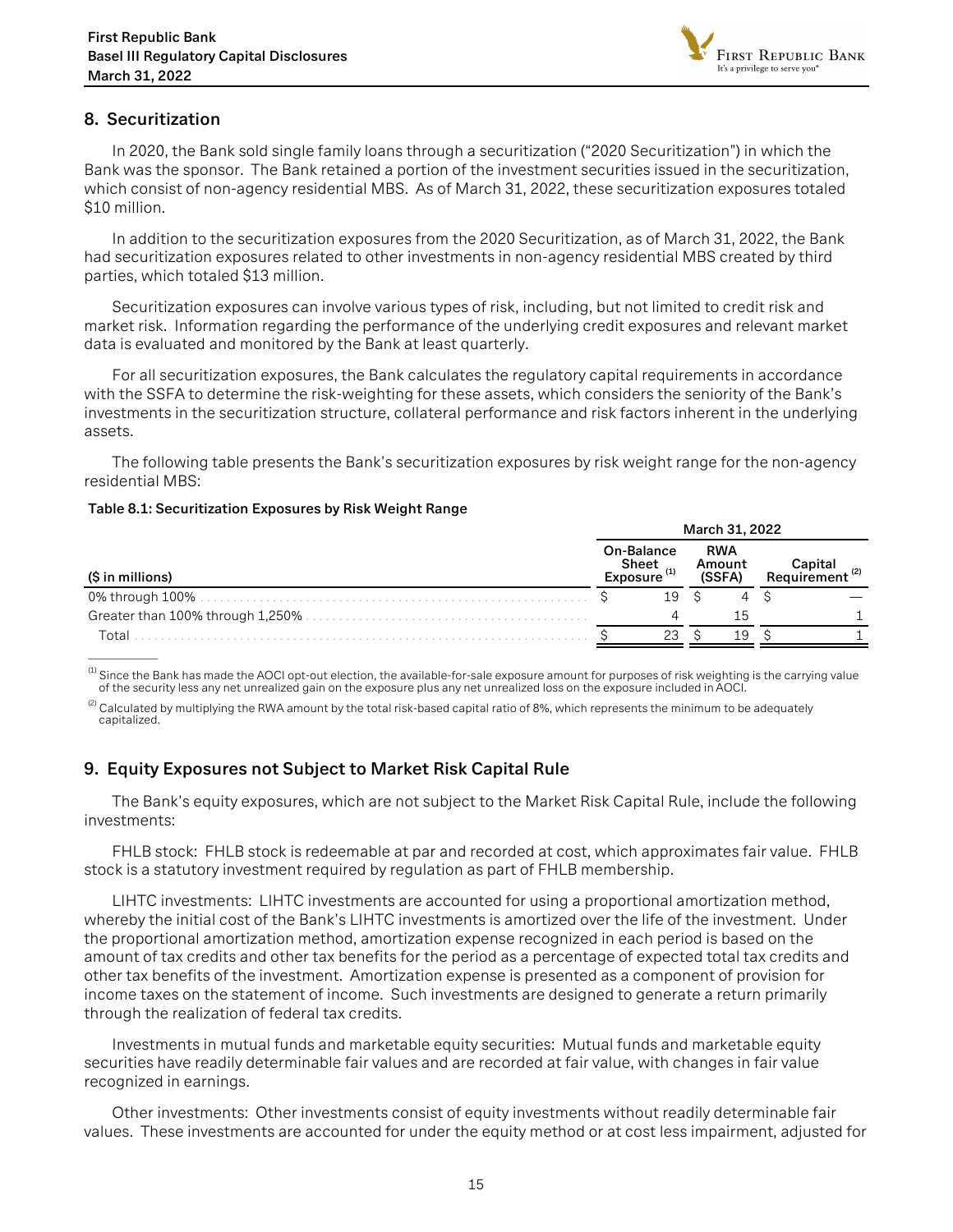

<span id="page-15-0"></span>observable price changes of the same or similar investment. Equity method investments are recorded at cost and subsequently adjusted for allocated earnings or losses, as well as for cash distributions. Such investments are periodically evaluated for impairment.

Latent revaluation gains and losses are unrealized gains and losses, which are not recognized in the Bank's balance sheets or statements of income and comprehensive income. Since the carrying value of the Bank's equity method investments and non-marketable equity securities approximates their fair value, management believes that any unrealized latent revaluation gains or losses that may exist are immaterial.

Investments in separate account life insurance: Investments in separate account life insurance are initially recorded at cost and the carrying value of the investment is subsequently adjusted quarterly to its cash surrender value. The Bank recognizes the resulting income or loss in noninterest income. The carrying amount of investments in separate account life insurance reflects the total cash surrender value of each policy, which approximates fair value.

The following table presents the RWA amount and capital requirements for the Bank's equity exposures:

#### Table 9.1: Equity Exposures by Type and Risk Weight

 $\overline{\phantom{a}}$ 

|                                                 | March 31, 2022 |                                                           |  |                                                              |  |                      |    |                                        |
|-------------------------------------------------|----------------|-----------------------------------------------------------|--|--------------------------------------------------------------|--|----------------------|----|----------------------------------------|
| (\$ in millions)                                |                | Non-Publicly<br><b>Traded</b><br>Exposures <sup>(1)</sup> |  | <b>Publicly</b><br><b>Traded</b><br>Exposures <sup>(1)</sup> |  | <b>RWA</b><br>Amount |    | Capital<br>Requirements <sup>(2)</sup> |
| Simple Risk-Weight Approach: (3)                |                |                                                           |  |                                                              |  |                      |    |                                        |
| 20% risk weight:                                |                |                                                           |  |                                                              |  |                      |    |                                        |
| FHLB stock                                      |                | 115S                                                      |  |                                                              |  | 23                   | -Ŝ | 2                                      |
| 100% risk weight:                               |                |                                                           |  |                                                              |  |                      |    |                                        |
| <b>LIHTC</b> investments                        |                | 1,231                                                     |  |                                                              |  | 1,231                |    | 98                                     |
| Marketable equity securities                    |                |                                                           |  |                                                              |  |                      |    |                                        |
| Other investments                               |                | 97                                                        |  |                                                              |  | 97                   |    | 8                                      |
| Other Risk-Weighting Approaches: (4)            |                |                                                           |  |                                                              |  |                      |    |                                        |
| Investments in separate account life insurance. |                | 137                                                       |  |                                                              |  | 566                  |    | 45                                     |
| Mutual funds                                    |                |                                                           |  | 21                                                           |  | 4                    |    |                                        |
| Total                                           |                | 1,580                                                     |  | 25                                                           |  | 1,925                |    | 153                                    |

 $<sup>(1)</sup>$  For non-publicly traded exposures, the amount represents cost. For publicly traded exposures, the amount represents fair value.</sup>

 $^{(2)}$  Calculated by multiplying the RWA amount by the total risk-based capital ratio of 8%, which represents the minimum to be adequately capitalized.

 $^{(3)}$  The Bank applies the simple risk-weight approach to equity exposures that are not mutual funds or other investment funds.

<sup>(4)</sup> The Bank applies the full look-through, simple modified look-through or alternative modified look-through approach to equity exposures that are mutual funds and other investment funds.

There were no net realized gains or losses arising from sales of equity exposures for the quarter ended March 31, 2022.

# 10. Interest Rate Risk for Non-Trading Activities

See "Interest Rate Risk Management" in "Item 3. Quantitative and Qualitative Disclosures About Market Risk" in the Q1 2022 Form 10-Q for information on interest rate risk for non-trading activities.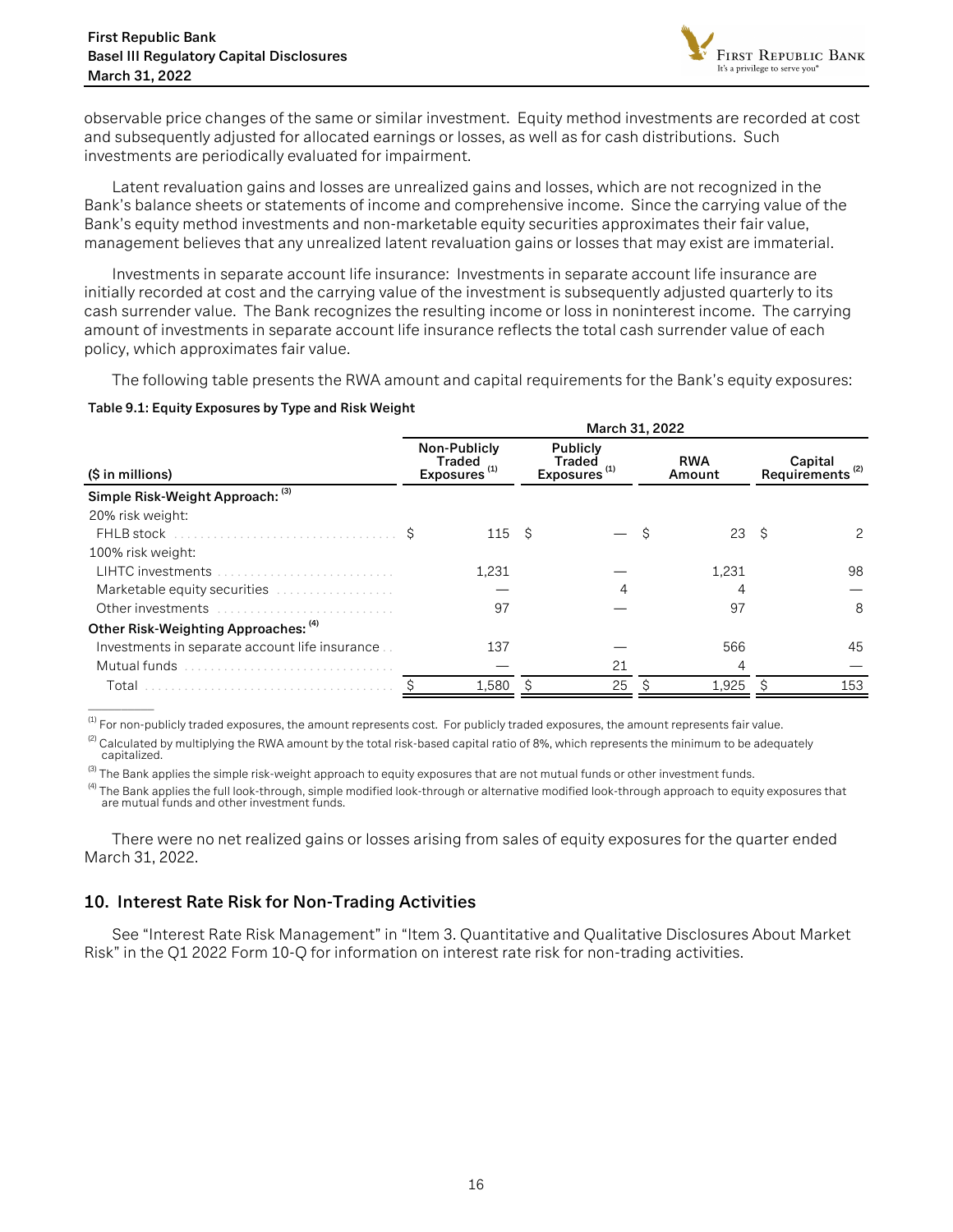

# Information Regarding Forward-Looking Statements

<span id="page-16-0"></span>This document and our 2021 Form 10-K and Q1 2022 Form 10-Q contain forward-looking statements within the meaning of the Private Securities Litigation Reform Act of 1995. Statements in this document and our 2021 Form 10-K and Q1 2022 Form 10-Q that are not historical facts are hereby identified as "forwardlooking statements" for the purpose of the safe harbor provided by Section 21E of the Securities Exchange Act of 1934, as amended (the "Exchange Act"). Any statements about our expectations, beliefs, plans, predictions, forecasts, objectives, assumptions or future events or performance are not historical facts and may be forward-looking. These statements are often, but not always, made through the use of words or phrases such as "anticipates," "believes," "can," "could," "may," "predicts," "potential," "should," "will," "estimates," "plans," "projects," "continuing," "ongoing," "expects," "intends" and similar words or phrases. Accordingly, these statements are only predictions and involve estimates, known and unknown risks, assumptions and uncertainties. Our actual results could differ materially from those expressed or anticipated in such forward-looking statements as a result of risks and uncertainties more fully described in the risk factors in our 2021 Form 10-K and Q1 2022 Form 10-Q.

Forward-looking statements involving such risks and uncertainties include, but are not limited to, statements regarding: projections of loans, assets, deposits, liabilities, revenues, expenses, tax liabilities, net income, capital expenditures, liquidity, dividends, capital structure, investments or other financial items; expectations regarding the banking and wealth management industries; descriptions of plans or objectives of management for future operations, products or services; forecasts of future economic conditions generally and in our market areas in particular, which may affect the ability of borrowers to repay their loans and the value of real property or other property held as collateral for such loans; our opportunities for growth and our plans for expansion (including opening new offices); expectations about the performance of any new offices; projections about the amount and the value of intangible assets, as well as amortization of recorded amounts; future provisions for credit losses on loans and debt securities, as well as for unfunded loan commitments; changes in nonperforming assets; expectations regarding the impact and duration of COVID-19; expectations regarding our executive transitions; projections about future levels of loan originations or loan repayments; projections regarding costs, including the impact on our efficiency ratio; and descriptions of assumptions underlying or relating to any of the foregoing.

Factors that could cause actual results to differ from those discussed in the forward-looking statements include, but are not limited to: significant competition to attract and retain banking and wealth management customers, from both traditional and non-traditional financial services and technology companies; our ability to recruit and retain key managers, employees and board members; natural or other disasters, including earthquakes, wildfires, pandemics or acts of terrorism affecting the markets in which we operate; the adverse effects of climate change on our business, clients, and counterparties; the negative impacts and disruptions resulting from COVID-19 on our colleagues and clients, the communities we serve and the domestic and global economy, which may have an adverse effect on our business, financial position and results of operations; interest rate risk and credit risk; our ability to maintain and follow high underwriting standards; economic and market conditions, including those affecting the valuation of our investment securities portfolio and credit losses on our loans and debt securities; real estate prices generally and in our markets; our geographic and product concentrations; demand for our products and services; developments and uncertainty related to the future use and availability of some reference rates; the regulatory environment in which we operate, our regulatory compliance and future regulatory requirements; any future changes to regulatory capital requirements; legislative and regulatory actions affecting us and the financial services industry, such as the Dodd-Frank Act, including increased compliance costs, limitations on activities and requirements to hold additional capital, as well as changes to the Dodd-Frank Act pursuant to the Economic Growth, Regulatory Relief, and Consumer Protection Act; our ability to avoid litigation and its associated costs and liabilities; future FDIC special assessments or changes to regular assessments; fraud, cybersecurity and privacy risks; and custom technology preferences of our customers and our ability to successfully execute on initiatives relating to enhancements of our technology infrastructure, including client-facing systems and applications.

For a discussion of these and other risks and uncertainties, see the risk factors in our 2021 Form 10-K and Q1 2022 Form 10-Q and any subsequent reports filed by First Republic under the Exchange Act. These filings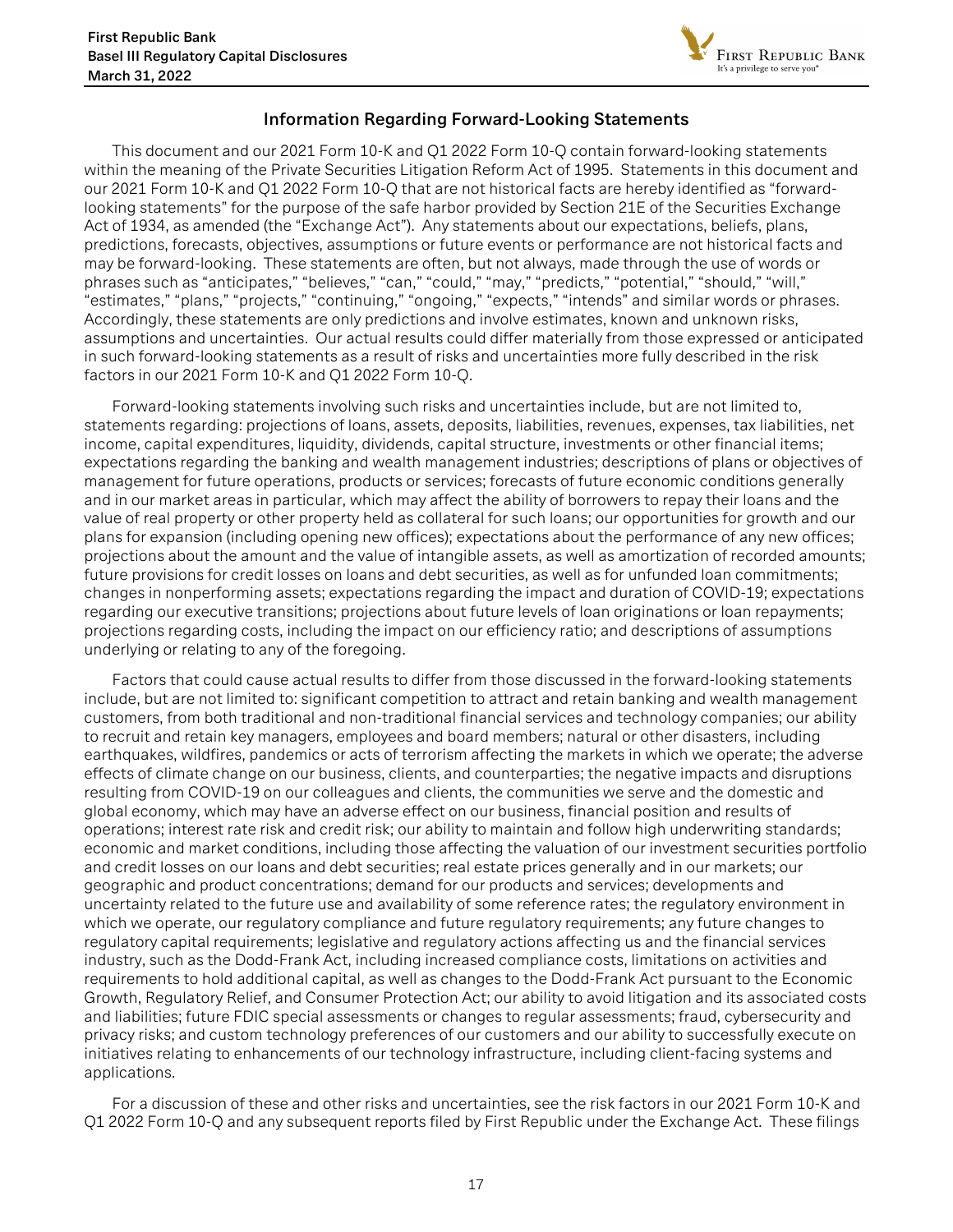

are available in the Investor Relations section of our website. All forward-looking statements are necessarily only estimates of future results, and there can be no assurance that actual results will not differ materially from expectations, and, therefore, you are cautioned not to place undue reliance on such statements. Any forward-looking statements are qualified in their entirety by reference to the factors discussed in our 2021 Form 10-K and Q1 2022 Form 10-Q and our other public filings under the Exchange Act. Further, any forwardlooking statement speaks only as of the date on which it is made, and we undertake no obligation to update any forward-looking statement to reflect events or circumstances after the date on which the statement is made or to reflect the occurrence of unanticipated events.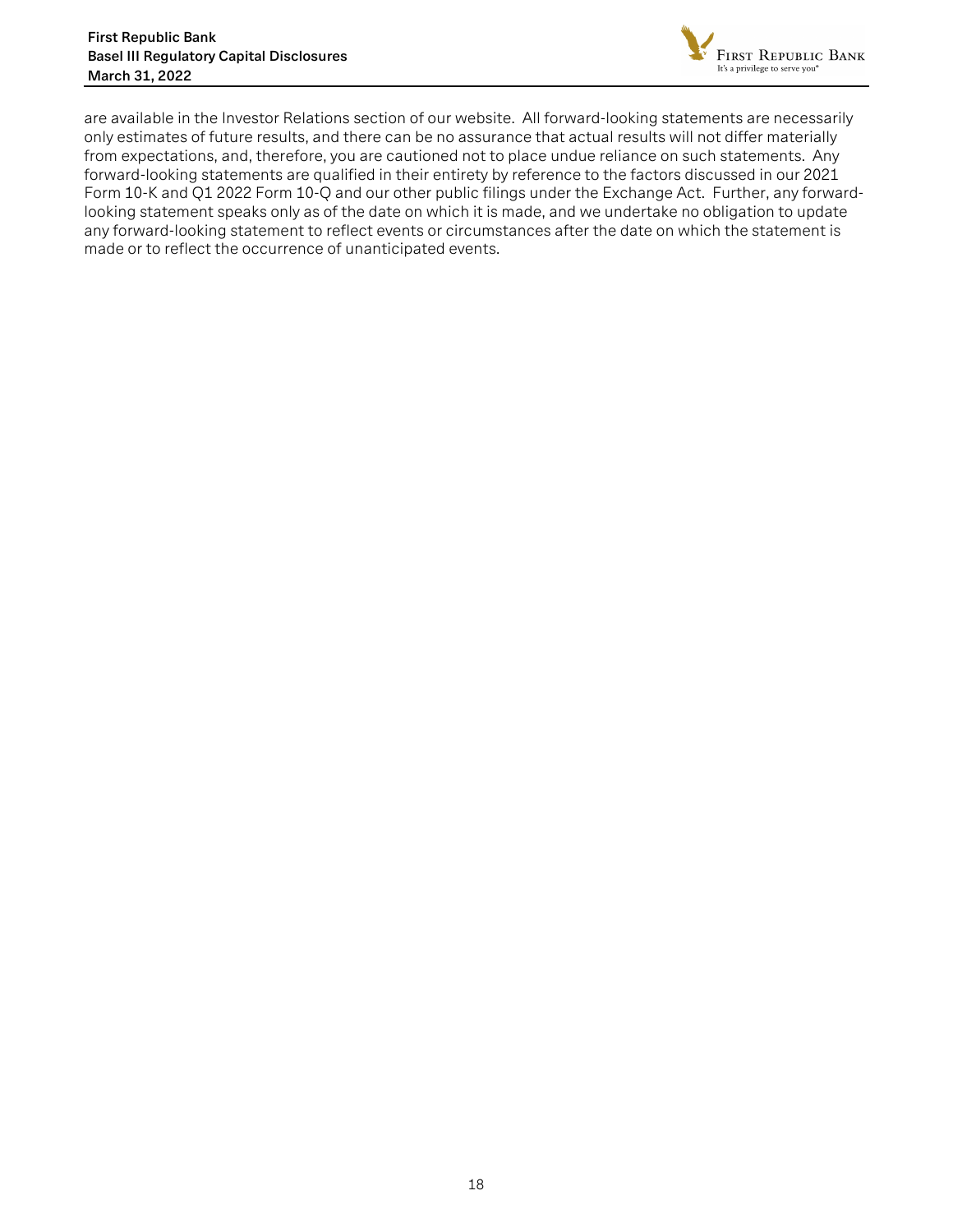

# Exhibit A: Cross-Reference Table

<span id="page-18-0"></span>

|     | <b>Disclosure Requirement</b>                                                                                                                                         | <b>Disclosure Location</b>                                                                                                                                                                                                                                                                                                             | Basel III<br>Regulatory<br>Capital<br><b>Disclosures</b><br>Page | Form<br>$10-K/10-O$<br>Page |
|-----|-----------------------------------------------------------------------------------------------------------------------------------------------------------------------|----------------------------------------------------------------------------------------------------------------------------------------------------------------------------------------------------------------------------------------------------------------------------------------------------------------------------------------|------------------------------------------------------------------|-----------------------------|
|     | <b>Table 1 - Scope of Application</b>                                                                                                                                 |                                                                                                                                                                                                                                                                                                                                        |                                                                  |                             |
|     | <b>Oualitative Disclosures</b>                                                                                                                                        |                                                                                                                                                                                                                                                                                                                                        |                                                                  |                             |
| (a) | The name of the top corporate entity in the group<br>to which subpart D of this part applies.                                                                         | <b>Basel III Regulatory Capital Disclosures:</b><br>1. Introduction                                                                                                                                                                                                                                                                    | 4                                                                |                             |
|     |                                                                                                                                                                       | 2021 Form 10-K:<br>- Item 1. Business-General<br>- Item 8. Financial Statements and Supplementary<br>Data:<br>Note 1. Summary of Significant Accounting                                                                                                                                                                                |                                                                  | 7                           |
|     |                                                                                                                                                                       | Policies<br>Q1 2022 Form 10-Q:<br>- Item 1. Financial Statements:                                                                                                                                                                                                                                                                      |                                                                  | 135                         |
|     |                                                                                                                                                                       | Note 1. Summary of Significant Accounting<br>Policies                                                                                                                                                                                                                                                                                  |                                                                  | 9                           |
| (b) | A brief description of the differences in the basis<br>for consolidating entities for accounting and<br>regulatory purposes, with a description of those<br>entities: | Not applicable. The Bank does not have a<br>difference in the basis of consolidation for<br>accounting and regulatory purposes.                                                                                                                                                                                                        |                                                                  |                             |
|     | (1) That are fully consolidated;                                                                                                                                      | <b>Basel III Regulatory Capital Disclosures:</b><br>1. Introduction                                                                                                                                                                                                                                                                    | 4                                                                |                             |
|     | (2) That are deconsolidated and deducted from<br>total capital;                                                                                                       |                                                                                                                                                                                                                                                                                                                                        |                                                                  |                             |
|     | (3) For which the total capital requirement is<br>deducted: and                                                                                                       |                                                                                                                                                                                                                                                                                                                                        |                                                                  |                             |
|     | (4) That are neither consolidated nor deducted (for<br>example, where the investment in the entity is<br>assigned a risk weight in accordance with this<br>subpart).  |                                                                                                                                                                                                                                                                                                                                        |                                                                  |                             |
| (c) | Any restrictions, or other major impediments, on<br>transfer of funds or total capital within the group.                                                              | <b>Basel III Regulatory Capital Disclosures:</b><br>1. Introduction                                                                                                                                                                                                                                                                    | 4                                                                |                             |
|     | <b>Quantitative Disclosures</b>                                                                                                                                       |                                                                                                                                                                                                                                                                                                                                        |                                                                  |                             |
| (d) | The aggregate amount of surplus capital of<br>insurance subsidiaries included in the total capital<br>of the consolidated group.                                      | Not applicable. The Bank does not have<br>insurance subsidiaries.                                                                                                                                                                                                                                                                      |                                                                  |                             |
|     |                                                                                                                                                                       | <b>Basel III Regulatory Capital Disclosures:</b><br>1. Introduction                                                                                                                                                                                                                                                                    | 4                                                                |                             |
| (e) | The aggregate amount by which actual total<br>capital is less than the minimum total capital<br>requirement in all subsidiaries, with total capital                   | Not applicable. Actual total capital exceeds the<br>minimum total capital requirements.                                                                                                                                                                                                                                                |                                                                  |                             |
|     | requirements and the name(s) of the subsidiaries<br>with such deficiencies.                                                                                           | <b>Basel III Regulatory Capital Disclosures:</b><br>1. Introduction                                                                                                                                                                                                                                                                    | 4                                                                |                             |
|     | <b>Table 2 - Capital Structure</b>                                                                                                                                    |                                                                                                                                                                                                                                                                                                                                        |                                                                  |                             |
|     | <b>Qualitative Disclosures</b>                                                                                                                                        |                                                                                                                                                                                                                                                                                                                                        |                                                                  |                             |
| (a) | Summary information on the terms and conditions<br>of the main features of all regulatory capital<br>instruments.                                                     | <b>Basel III Regulatory Capital Disclosures:</b><br>2. Capital Structure                                                                                                                                                                                                                                                               | 5                                                                |                             |
|     |                                                                                                                                                                       | Q1 2022 Form 10-Q:<br>- Item 1. Financial Statements:<br>Note 9. Borrowings<br>Note 13. Preferred Stock<br>Note 14. Common Stock and Stock Plans<br>- Item 2. Management's Discussion and Analysis<br>of Financial Condition and Results of Operations<br>-Liquidity and Capital Resources-Regulatory<br>Capital Components and Ratios |                                                                  | 36-37<br>43<br>44<br>96     |
|     |                                                                                                                                                                       |                                                                                                                                                                                                                                                                                                                                        |                                                                  |                             |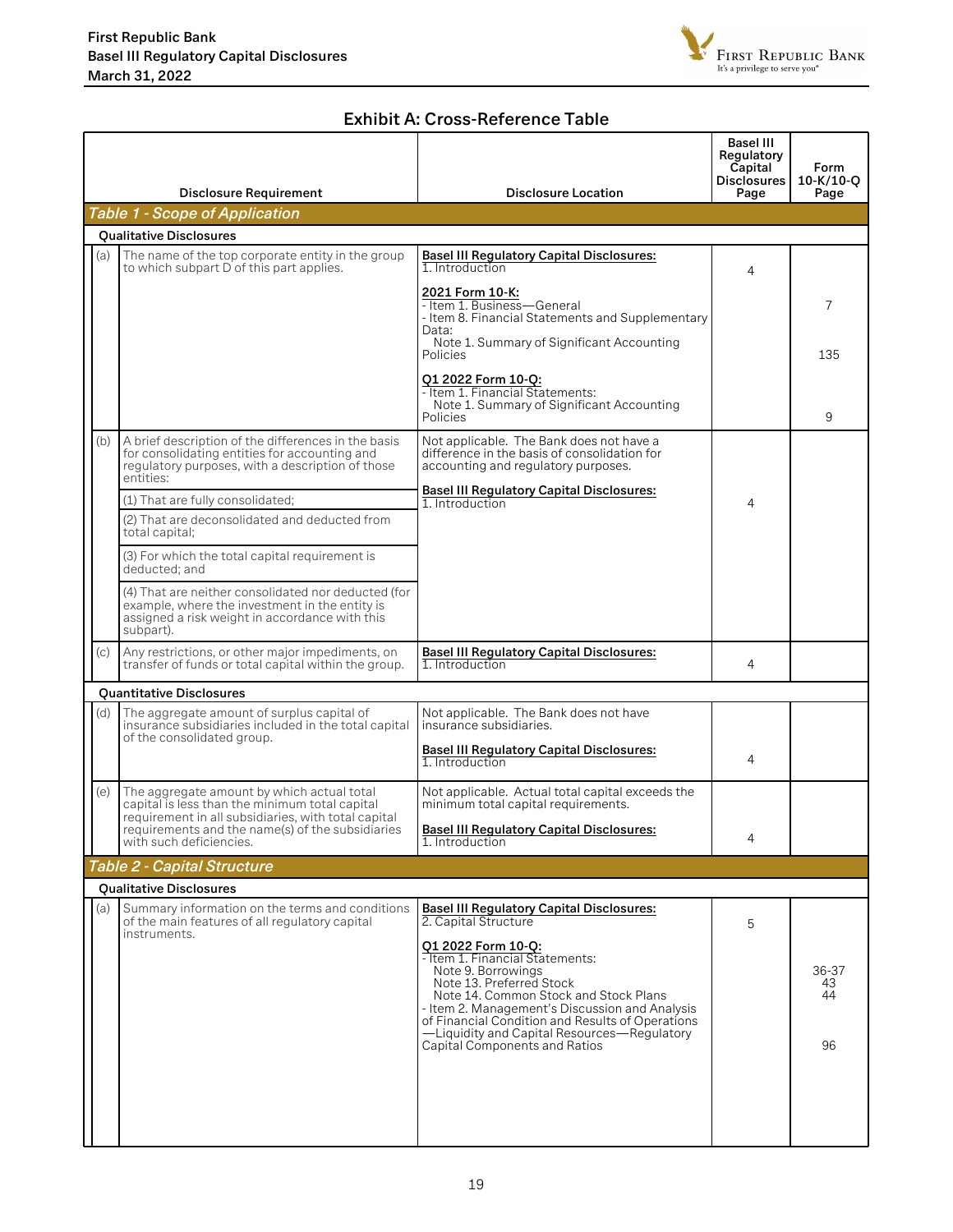

|     | <b>Disclosure Requirement</b>                                                                                                                                | <b>Disclosure Location</b>                                                                                                                                              | Basel III<br>Regulatory<br>Capital<br><b>Disclosures</b><br>Page | Form<br>10-K/10-Q<br>Page |
|-----|--------------------------------------------------------------------------------------------------------------------------------------------------------------|-------------------------------------------------------------------------------------------------------------------------------------------------------------------------|------------------------------------------------------------------|---------------------------|
|     | <b>Table 2 - Capital Structure (continued)</b>                                                                                                               |                                                                                                                                                                         |                                                                  |                           |
|     | <b>Ouantitative Disclosures</b>                                                                                                                              |                                                                                                                                                                         |                                                                  |                           |
| (b) | The amount of CET1 capital, with separate<br>disclosure of:                                                                                                  | <b>Basel III Regulatory Capital Disclosures:</b><br>Table 2.1: Capital Structure                                                                                        | 5                                                                |                           |
|     | (1) Common stock and related surplus;                                                                                                                        | 01 2022 Form 10-O:                                                                                                                                                      |                                                                  |                           |
|     | (2) Retained earnings;                                                                                                                                       | - Item 2. Management's Discussion and Analysis                                                                                                                          |                                                                  |                           |
|     | (3) Common equity minority interest;                                                                                                                         | of Financial Condition and Results of Operations<br>-Liquidity and Capital Resources-Regulatory                                                                         |                                                                  |                           |
|     | $(4)$ AOCI: and                                                                                                                                              | Capital Components and Ratios                                                                                                                                           |                                                                  | 96                        |
|     | (5) Regulatory adjustments and deductions made<br>to CET1 capital.                                                                                           | 3/31/2022 Call Report:<br>- Schedule RC-R                                                                                                                               |                                                                  |                           |
| (c) | The amount of Tier 1 capital, with separate<br>disclosure of:                                                                                                |                                                                                                                                                                         |                                                                  |                           |
|     | (1) Additional Tier 1 capital elements, including<br>additional Tier 1 capital instruments and Tier 1<br>minority interest not included in CET1 capital; and |                                                                                                                                                                         |                                                                  |                           |
|     | (2) Regulatory adjustments and deductions made<br>to Tier 1 capital.                                                                                         |                                                                                                                                                                         |                                                                  |                           |
| (d) | The amount of total capital, with separate<br>disclosure of:                                                                                                 |                                                                                                                                                                         |                                                                  |                           |
|     | (1) Tier 2 capital elements, including Tier 2 capital<br>instruments and total capital minority interest not<br>included in Tier 1 capital; and              |                                                                                                                                                                         |                                                                  |                           |
|     | (2) Regulatory adjustments and deductions made<br>to total capital.                                                                                          |                                                                                                                                                                         |                                                                  |                           |
|     | Table 3 - Capital Adequacy                                                                                                                                   |                                                                                                                                                                         |                                                                  |                           |
|     | <b>Qualitative Disclosures</b>                                                                                                                               |                                                                                                                                                                         |                                                                  |                           |
| (a) | A summary discussion of the FDIC-supervised<br>institution's approach to assessing the adequacy<br>of its capital to support current and future              | <b>Basel III Regulatory Capital Disclosures:</b><br>3. Capital Adequacy                                                                                                 | 6                                                                |                           |
|     | activities.                                                                                                                                                  | 2021 Form 10-K:<br>- Item 1. Business-Supervision and Regulation-<br><b>Capital Requirements</b>                                                                        |                                                                  | $20 - 21$                 |
|     |                                                                                                                                                              | Q1 2022 Form 10-Q:<br>- Item 2. Management's Discussion and Analysis<br>of Financial Condition and Results of Operations<br>-Liquidity and Capital Resources-Regulatory |                                                                  |                           |
|     |                                                                                                                                                              | Capital Components and Ratios                                                                                                                                           |                                                                  | 96                        |
|     |                                                                                                                                                              |                                                                                                                                                                         |                                                                  |                           |
|     |                                                                                                                                                              |                                                                                                                                                                         |                                                                  |                           |
|     |                                                                                                                                                              |                                                                                                                                                                         |                                                                  |                           |
|     |                                                                                                                                                              |                                                                                                                                                                         |                                                                  |                           |
|     |                                                                                                                                                              |                                                                                                                                                                         |                                                                  |                           |
|     |                                                                                                                                                              |                                                                                                                                                                         |                                                                  |                           |
|     |                                                                                                                                                              |                                                                                                                                                                         |                                                                  |                           |
|     |                                                                                                                                                              |                                                                                                                                                                         |                                                                  |                           |
|     |                                                                                                                                                              |                                                                                                                                                                         |                                                                  |                           |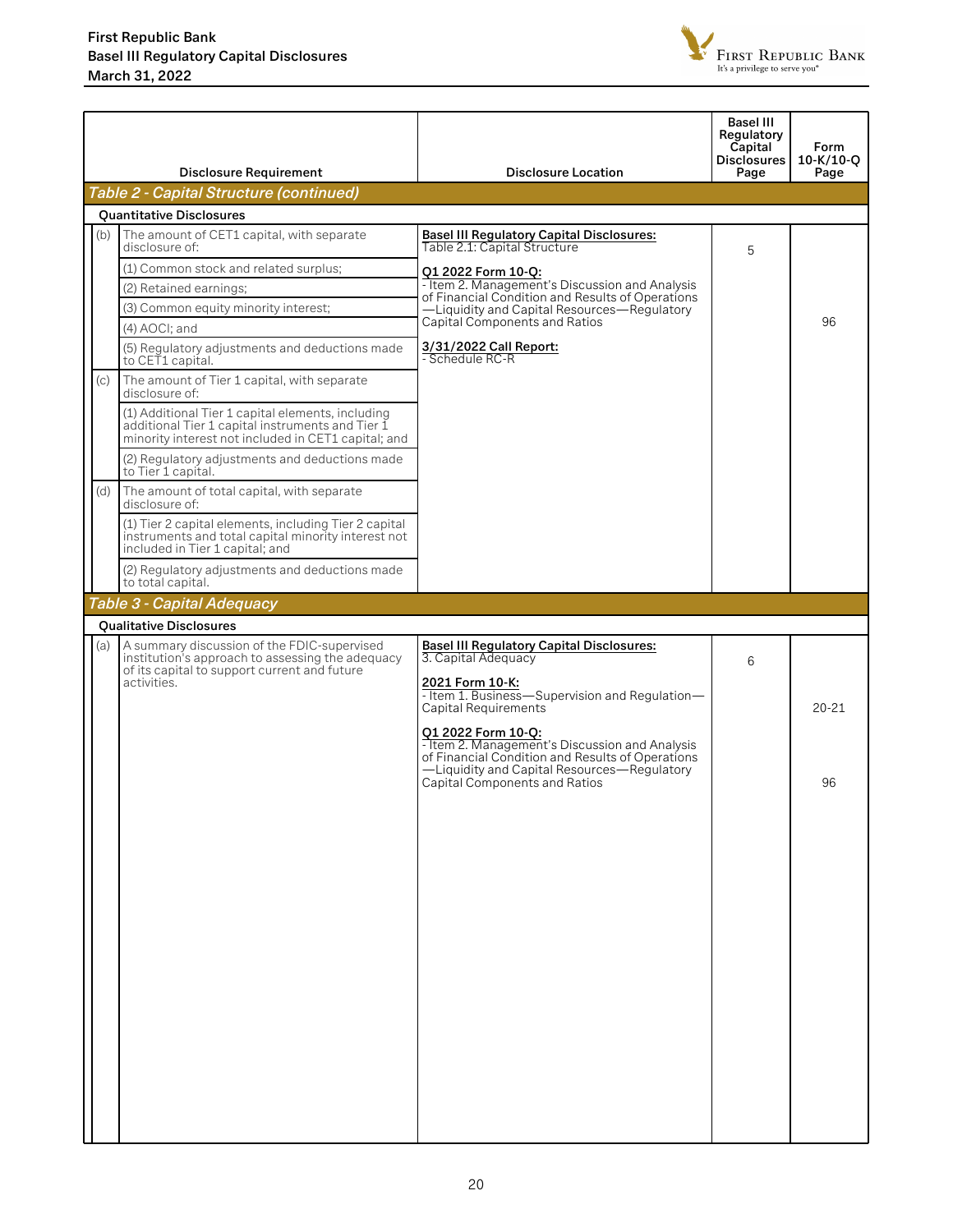

|     | <b>Disclosure Requirement</b>                                                  | <b>Disclosure Location</b>                                                                                                                                                                               | Basel III<br>Regulatory<br>Capital<br><b>Disclosures</b><br>Page | Form<br>$10-K/10-Q$<br>Page |
|-----|--------------------------------------------------------------------------------|----------------------------------------------------------------------------------------------------------------------------------------------------------------------------------------------------------|------------------------------------------------------------------|-----------------------------|
|     | <b>Table 3 - Capital Adequacy (continued)</b>                                  |                                                                                                                                                                                                          |                                                                  |                             |
|     | <b>Quantitative Disclosures</b>                                                |                                                                                                                                                                                                          |                                                                  |                             |
| (b) | RWAs for:                                                                      | <b>Basel III Regulatory Capital Disclosures:</b>                                                                                                                                                         |                                                                  |                             |
|     | (1) Exposures to sovereign entities;                                           | Table 3.1: Basel III Standardized Approach RWAs                                                                                                                                                          | $\overline{7}$                                                   |                             |
|     | (2) Exposures to certain supranational entities and                            | 3/31/2022 Call Report:                                                                                                                                                                                   |                                                                  |                             |
|     | multilateral development banks;                                                | - Schedule RC-R                                                                                                                                                                                          |                                                                  |                             |
|     | (3) Exposures to depository institutions, foreign<br>banks, and credit unions; |                                                                                                                                                                                                          |                                                                  |                             |
|     | (4) Exposures to PSEs;                                                         |                                                                                                                                                                                                          |                                                                  |                             |
|     | (5) Corporate exposures;                                                       |                                                                                                                                                                                                          |                                                                  |                             |
|     | (6) Residential mortgage exposures;                                            |                                                                                                                                                                                                          |                                                                  |                             |
|     | (7) Statutory multifamily mortgages and pre-sold<br>construction loans;        |                                                                                                                                                                                                          |                                                                  |                             |
|     | (8) HVCRE loans;                                                               |                                                                                                                                                                                                          |                                                                  |                             |
|     | (9) Past due loans;                                                            |                                                                                                                                                                                                          |                                                                  |                             |
|     | (10) Other assets;                                                             |                                                                                                                                                                                                          |                                                                  |                             |
|     | (11) Cleared transactions;                                                     |                                                                                                                                                                                                          |                                                                  |                             |
|     | (12) Default fund contributions;                                               |                                                                                                                                                                                                          |                                                                  |                             |
|     | (13) Unsettled transactions;                                                   |                                                                                                                                                                                                          |                                                                  |                             |
|     | (14) Securitization exposures; and                                             |                                                                                                                                                                                                          |                                                                  |                             |
|     | (15) Equity exposures.                                                         |                                                                                                                                                                                                          |                                                                  |                             |
| (c) | Standardized market RWAs as calculated under<br>subpart F of this part.        | Not applicable. The Bank is not subject to Subpart<br>F (Market Risk Capital Rule) requirements.                                                                                                         |                                                                  |                             |
|     |                                                                                | <b>Basel III Regulatory Capital Disclosures:</b><br>3. Capital Adequacy                                                                                                                                  | 6                                                                |                             |
| (d) | CET1, Tier 1 and total risk-based capital ratios:                              | <b>Basel III Regulatory Capital Disclosures:</b><br>Table 3.2: Capital Ratios                                                                                                                            | $\overline{7}$                                                   |                             |
|     |                                                                                | 01 2022 Form 10-O:<br>- Item 2. Management's Discussion and Analysis                                                                                                                                     |                                                                  |                             |
|     | (1) For the top consolidated group; and                                        | of Financial Condition and Results of Operations<br>-Liquidity and Capital Resources-Regulatory                                                                                                          |                                                                  |                             |
|     |                                                                                | Capital Components and Ratios                                                                                                                                                                            |                                                                  | 97                          |
|     |                                                                                | 3/31/2022 Call Report:<br>- Schedule RC-R                                                                                                                                                                |                                                                  |                             |
|     | (2) For each depository institution subsidiary.                                | Not applicable. The Bank's subsidiaries are not<br>depository institutions.                                                                                                                              |                                                                  |                             |
|     |                                                                                | <b>Basel III Requiatory Capital Disclosures:</b><br>3. Capital Adequacy                                                                                                                                  | 6                                                                |                             |
| (e) | Total standardized RWAs.                                                       | <b>Basel III Requiatory Capital Disclosures:</b><br>Table 3.1: Basel III Standardized Approach RWAs                                                                                                      | $\overline{7}$                                                   |                             |
|     |                                                                                | Q1 2022 Form 10-Q:<br>- Item 2. Management's Discussion and Analysis<br>of Financial Condition and Results of Operations<br>-Liquidity and Capital Resources-Regulatory<br>Capital Components and Ratios |                                                                  | 96                          |
|     |                                                                                |                                                                                                                                                                                                          |                                                                  |                             |
|     |                                                                                | 3/31/2022 Call Report:<br>- Schedule RC-R                                                                                                                                                                |                                                                  |                             |
|     |                                                                                |                                                                                                                                                                                                          |                                                                  |                             |
|     |                                                                                |                                                                                                                                                                                                          |                                                                  |                             |
|     |                                                                                |                                                                                                                                                                                                          |                                                                  |                             |
|     |                                                                                |                                                                                                                                                                                                          |                                                                  |                             |
|     |                                                                                |                                                                                                                                                                                                          |                                                                  |                             |
|     |                                                                                |                                                                                                                                                                                                          |                                                                  |                             |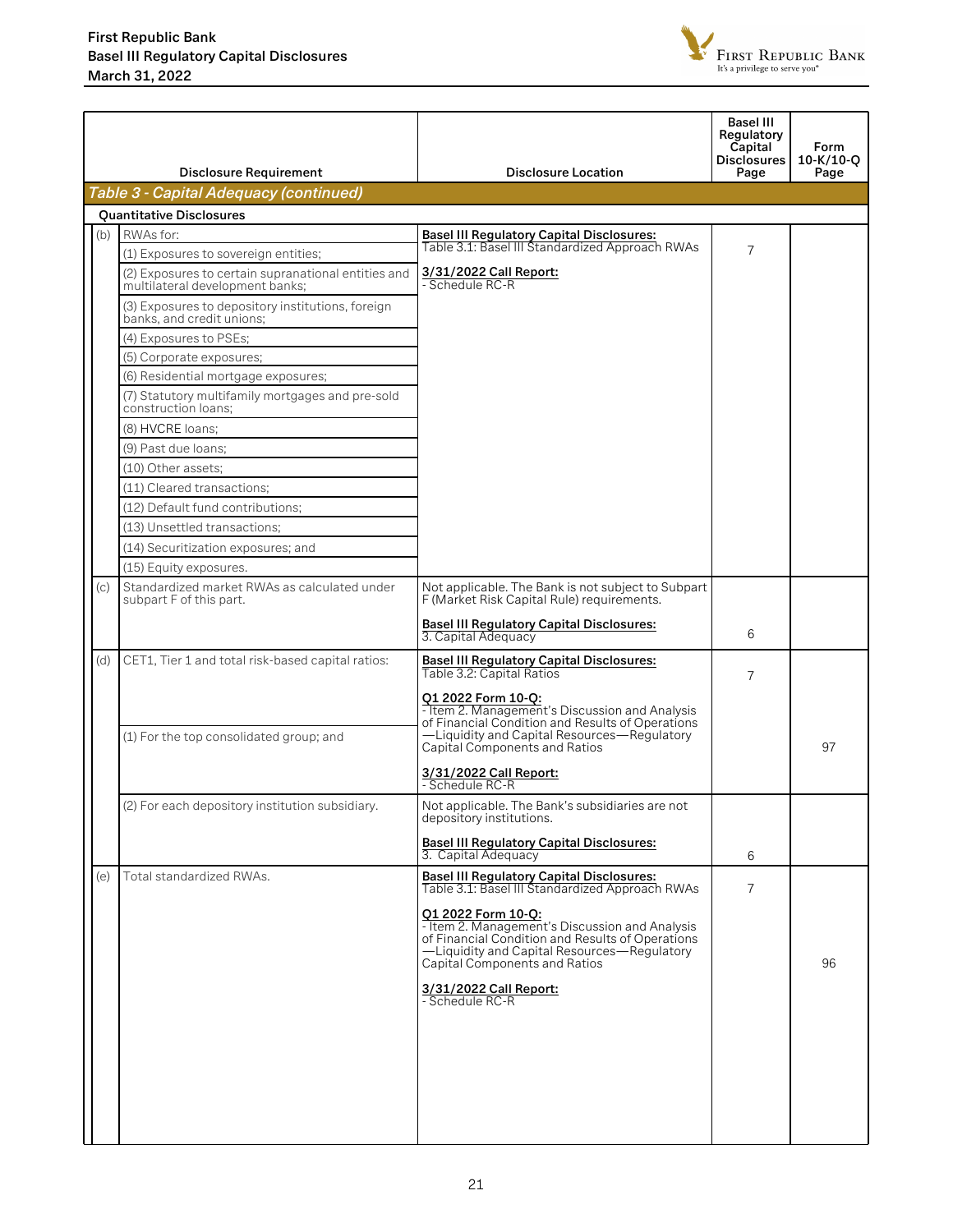

|     | <b>Disclosure Requirement</b>                                                                                                                                                                                                                                                                                               | <b>Disclosure Location</b>                                                                                                                                                                                                         | <b>Basel III</b><br>Regulatory<br>Capital<br><b>Disclosures</b><br>Page | Form<br>$10-K/10-O$<br>Page |
|-----|-----------------------------------------------------------------------------------------------------------------------------------------------------------------------------------------------------------------------------------------------------------------------------------------------------------------------------|------------------------------------------------------------------------------------------------------------------------------------------------------------------------------------------------------------------------------------|-------------------------------------------------------------------------|-----------------------------|
|     | <b>Table 4 - Capital Conservation Buffer</b>                                                                                                                                                                                                                                                                                |                                                                                                                                                                                                                                    |                                                                         |                             |
|     | <b>Quantitative Disclosures</b>                                                                                                                                                                                                                                                                                             |                                                                                                                                                                                                                                    |                                                                         |                             |
| (a) | At least quarterly, the FDIC-supervised institution<br>must calculate and publicly disclose the capital<br>conservation buffer as described under § 324.11.                                                                                                                                                                 | <b>Basel III Regulatory Capital Disclosures:</b><br>4. Capital Conservation Buffer                                                                                                                                                 | 8                                                                       |                             |
|     |                                                                                                                                                                                                                                                                                                                             | 01 2022 Form 10-O:<br>- Item 2. Management's Discussion and Analysis<br>of Financial Condition and Results of Operations<br>-Liquidity and Capital Resources-Regulatory<br>Capital Components and Ratios<br>3/31/2022 Call Report: |                                                                         | 97                          |
|     |                                                                                                                                                                                                                                                                                                                             | - Schedule RC-R                                                                                                                                                                                                                    |                                                                         |                             |
| (b) | At least quarterly, the FDIC-supervised institution<br>must calculate and publicly disclose the eligible<br>retained income of the FDIC-supervised<br>institution, as described under § 324.11.                                                                                                                             | <b>Basel III Regulatory Capital Disclosures:</b><br>4. Capital Conservation Buffer                                                                                                                                                 | 8                                                                       |                             |
| (c) | At least quarterly, the FDIC-supervised institution<br>must calculate and publicly disclose any<br>limitations it has on distributions and discretionary<br>bonus payments resulting from the capital<br>conservation buffer framework described under<br>§ 324.11, including the maximum payout amount<br>for the quarter. | <b>Basel III Regulatory Capital Disclosures:</b><br>4. Capital Conservation Buffer                                                                                                                                                 | 8                                                                       |                             |
|     | <b>Table 5 - Credit Risk</b>                                                                                                                                                                                                                                                                                                |                                                                                                                                                                                                                                    |                                                                         |                             |
|     | <b>Qualitative Disclosures</b>                                                                                                                                                                                                                                                                                              |                                                                                                                                                                                                                                    |                                                                         |                             |
| (a) | The general qualitative disclosure requirement<br>with respect to credit risk (excluding counterparty<br>credit risk disclosed in accordance with Table 6 to<br>§ 324.63), including the:                                                                                                                                   | <b>Basel III Regulatory Capital Disclosures:</b><br>5. Credit Risk-Loans<br>5. Credit Risk-Investment Securities                                                                                                                   | $8 - 9$<br>12                                                           |                             |
|     | (1) Policy for determining past due or delinguency<br>status;<br>(2) Policy for placing loans on nonaccrual;                                                                                                                                                                                                                | 2021 Form 10-K:<br>- Item 1. Business-Underwriting<br>- Item 1. Business-Credit Risk Management<br>- Item 7. Management's Discussion and Analysis                                                                                  |                                                                         | $10 - 11$<br>12             |
|     | (3) Policy for returning loans to accrual status;<br>(4) Definition of and policy for identifying<br>individually assessed loans (for financial                                                                                                                                                                             | of Financial Condition and Results of Operations<br>-Critical Accounting Policies and the Impact of<br><b>Accounting Estimates</b><br>- Item 8. Financial Statements and Supplementary<br>Data:                                    |                                                                         | $70-71$                     |
|     | accounting purposes);<br>(5) Description of the methodology that the FDIC-<br>supervised institution uses to estimate its                                                                                                                                                                                                   | Note 1. Summary of Significant Accounting<br>Policies<br>Q1 2022 Form 10-Q:                                                                                                                                                        |                                                                         | 136-138                     |
|     | allowance for loan and lease losses (ALLL) or<br>adjusted allowance for credit losses (AACL), as<br>applicable, including statistical methods used<br>where applicable;                                                                                                                                                     | - Item 1. Financial Statements:<br>Note 3. Investment Securities and Allowance<br>for Credit Losses<br>Note 4. Loans and Allowance for Credit Losses<br>- Item 2. Management's Discussion and Analysis                             |                                                                         | 14-15<br>$26 - 28$          |
|     | (6) Policy for charging-off uncollectible amounts;<br>and<br>(7) Discussion of the FDIC-supervised institution's                                                                                                                                                                                                            | of Financial Condition and Results of Operations<br>-Balance Sheet Analysis-Asset Quality<br>- Item 2. Management's Discussion and Analysis                                                                                        |                                                                         | 87                          |
|     | credit risk management policy.                                                                                                                                                                                                                                                                                              | of Financial Condition and Results of Operations<br>-Balance Sheet Analysis-Allowance for Credit<br>Losses on Loans                                                                                                                |                                                                         | 88                          |
|     |                                                                                                                                                                                                                                                                                                                             |                                                                                                                                                                                                                                    |                                                                         |                             |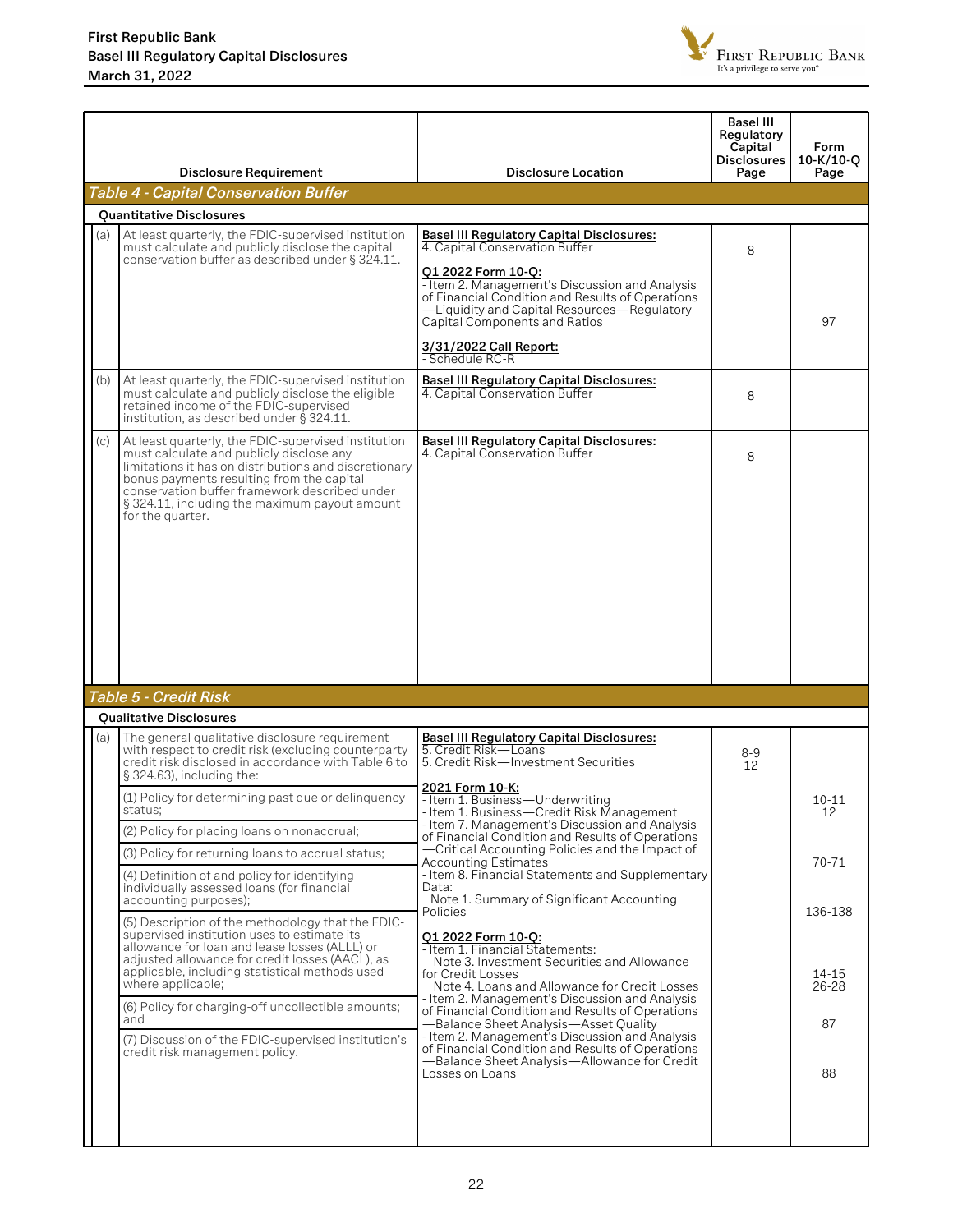

|     | <b>Disclosure Requirement</b>                                                                                                                                                                                                                                                                                     | <b>Disclosure Location</b>                                                                                                                                                                                                                                                                                                                                 | <b>Basel III</b><br>Regulatory<br>Capital<br><b>Disclosures</b><br>Page | Form<br>10-K/10-Q<br>Page |
|-----|-------------------------------------------------------------------------------------------------------------------------------------------------------------------------------------------------------------------------------------------------------------------------------------------------------------------|------------------------------------------------------------------------------------------------------------------------------------------------------------------------------------------------------------------------------------------------------------------------------------------------------------------------------------------------------------|-------------------------------------------------------------------------|---------------------------|
|     | Table 5 - Credit Risk (continued)                                                                                                                                                                                                                                                                                 |                                                                                                                                                                                                                                                                                                                                                            |                                                                         |                           |
|     | <b>Ouantitative Disclosures</b>                                                                                                                                                                                                                                                                                   |                                                                                                                                                                                                                                                                                                                                                            |                                                                         |                           |
| (b) | Total credit risk exposures and average credit risk<br>exposures, after accounting offsets in accordance<br>with GAAP, without taking into account the<br>effects of credit risk mitigation techniques (for<br>example, collateral and netting not permitted<br>under GAAP), over the period categorized by major | <b>Basel III Regulatory Capital Disclosures:</b><br>Table 5.1: Total Loan Commitment by Geographic<br>Location<br>Q1 2022 Form 10-Q:<br>- Item 1. Financial Statements:                                                                                                                                                                                    | 9                                                                       |                           |
|     | types of credit exposure. For example, FDIC-<br>supervised institutions could use categories<br>similar to that used for financial statement<br>purposes. Such categories might include, for<br>instance:                                                                                                         | Note 3. Investment Securities and Allowance<br>for Credit Losses<br>Note 4. Loans and Allowance for Credit Losses<br>- Item 2. Management's Discussion and Analysis<br>of Financial Condition and Results of Operations:<br>-Results of Operations-Net Interest Income                                                                                     |                                                                         | $11 - 17$<br>18-30        |
|     | (1) Loans, off-balance sheet commitments, and<br>other non-derivative off-balance sheet exposures;                                                                                                                                                                                                                | and Net Interest Margin-Yields/Rates (Fully<br>Taxable-Equivalent Basis)<br>-Balance Sheet Analysis-Loan Portfolio                                                                                                                                                                                                                                         |                                                                         | 59-61<br>75-86            |
|     | (2) Debt securities; and                                                                                                                                                                                                                                                                                          | 3/31/2022 Call Report:<br>- Schedule RC-B<br>- Schedule RC-C<br>- Schedule RC-L                                                                                                                                                                                                                                                                            |                                                                         |                           |
|     | (3) Over-the-counter derivatives.                                                                                                                                                                                                                                                                                 | Not applicable. Credit risk exposures related to<br>over-the-counter derivatives are not significant.                                                                                                                                                                                                                                                      |                                                                         |                           |
| (c) | Geographic distribution of exposures, categorized<br>in significant areas by major types of credit<br>exposure.                                                                                                                                                                                                   | <b>Basel III Regulatory Capital Disclosures:</b><br>Table 5.1: Total Loan Commitment by Geographic<br>Location<br>Q1 2022 Form 10-Q:<br>- Item 2. Management's Discussion and Analysis                                                                                                                                                                     | 9                                                                       |                           |
|     |                                                                                                                                                                                                                                                                                                                   | of Financial Condition and Results of Operations<br>-Balance Sheet Analysis-Loan Portfolio                                                                                                                                                                                                                                                                 |                                                                         | 76                        |
| (d) | Industry or counterparty type distribution of<br>exposures, categorized by major types of credit<br>exposure.                                                                                                                                                                                                     | <b>Basel III Regulatory Capital Disclosures:</b><br>- Table 5.1: Total Loan Commitment by<br>Geographic Location<br>- Table 5.5: Business, Multifamily and Commercial<br>Real Estate Loans: Total Commitment by Industry<br>or Property Type and Amortized Cost in Past Due,<br>Nonaccrual and Individually Assessed Loans by<br>Industry or Property Type | 9<br>12                                                                 |                           |
|     |                                                                                                                                                                                                                                                                                                                   | 3/31/2022 Call Report:<br>- Schedule RC-B<br>- Schedule RC-C<br>- Schedule RC-L                                                                                                                                                                                                                                                                            |                                                                         |                           |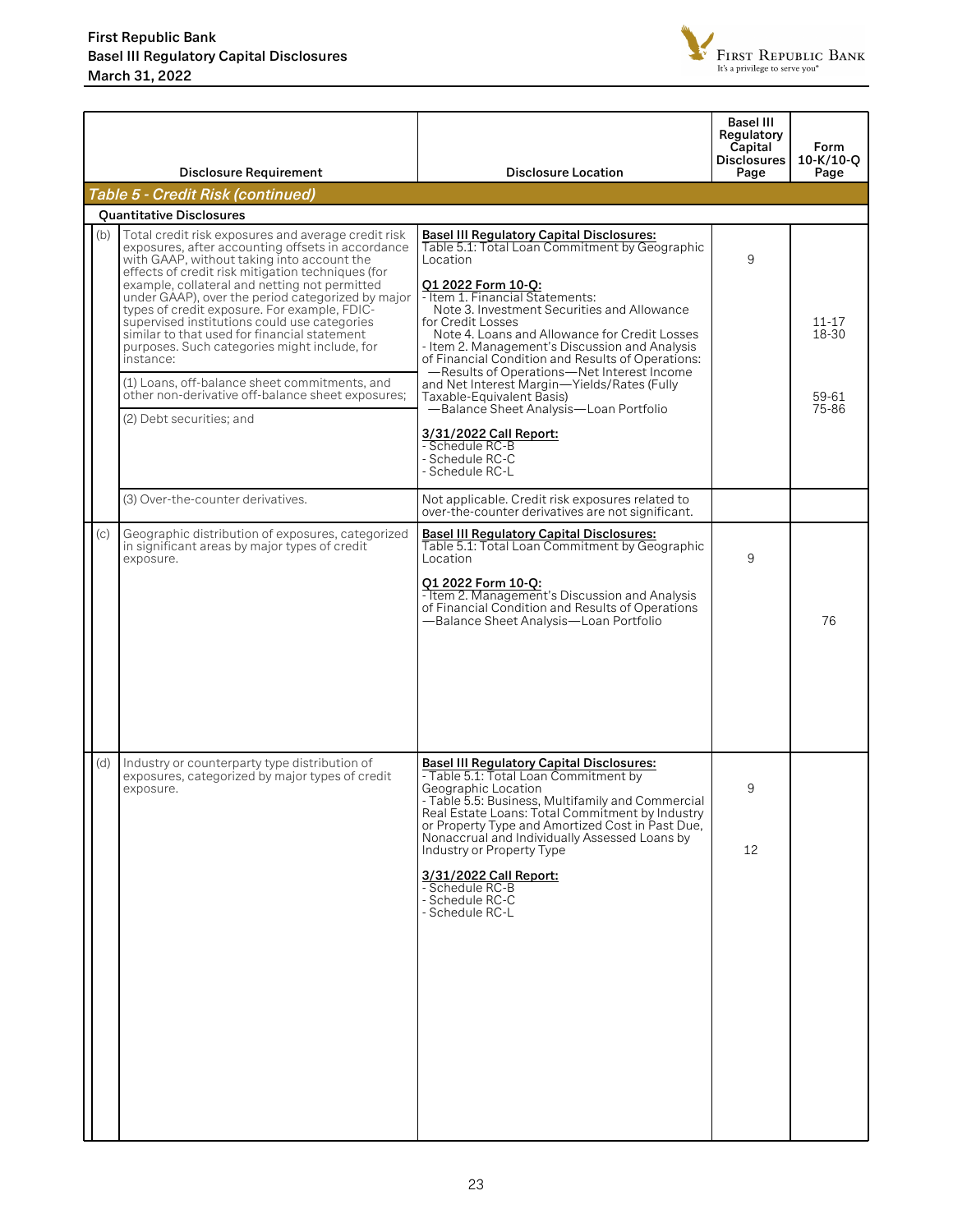

|     |     | <b>Disclosure Requirement</b>                                                                                                                                                                                                                                                                                                                                                                                                    | <b>Disclosure Location</b>                                                                                                                                                                                                                                             | <b>Basel III</b><br>Regulatory<br>Capital<br><b>Disclosures</b><br>Page | Form<br>$10-K/10-O$<br>Page |
|-----|-----|----------------------------------------------------------------------------------------------------------------------------------------------------------------------------------------------------------------------------------------------------------------------------------------------------------------------------------------------------------------------------------------------------------------------------------|------------------------------------------------------------------------------------------------------------------------------------------------------------------------------------------------------------------------------------------------------------------------|-------------------------------------------------------------------------|-----------------------------|
|     |     | Table 5 - Credit Risk (continued)                                                                                                                                                                                                                                                                                                                                                                                                |                                                                                                                                                                                                                                                                        |                                                                         |                             |
|     | (e) | By major industry or counterparty type:                                                                                                                                                                                                                                                                                                                                                                                          |                                                                                                                                                                                                                                                                        |                                                                         |                             |
|     |     | (1) Amount of individually assessed loans for which<br><b>Basel III Regulatory Capital Disclosures:</b><br>there was a related allowance under GAAP;<br>- Table 5.2: Individually Assessed Loans by<br>Geographic Location and ACL on Individually<br>Assessed Loans<br>- Table 5.5: Business, Multifamily and Commercial<br>Real Estate Loans: Total Commitment by Industry<br>or Property Type and Amortized Cost in Past Due, |                                                                                                                                                                                                                                                                        |                                                                         |                             |
|     |     | (2) Amount of individually assessed loans for which<br>there was no related allowance under GAAP;                                                                                                                                                                                                                                                                                                                                | Nonaccrual and Individually Assessed Loans by<br>Industry or Property Type                                                                                                                                                                                             | 12                                                                      |                             |
|     |     | (3) Amount of loans past due 90 days and on<br>nonaccrual;                                                                                                                                                                                                                                                                                                                                                                       | Q1 2022 Form 10-Q:<br>- Item 1. Financial Statements:<br>Note 4. Loans and Allowance for Credit Losses                                                                                                                                                                 |                                                                         | 20                          |
|     |     | (4) Amount of loans past due 90 days and still<br>accruing:                                                                                                                                                                                                                                                                                                                                                                      | - Item 2. Management's Discussion and Analysis<br>of Financial Condition and Results of Operations<br>-Balance Sheet Analysis-Asset Quality                                                                                                                            |                                                                         | 87                          |
|     |     | (5) The balance in the ALLL or AACL, as applicable,<br>at the end of each period, disaggregated on the<br>basis of the FDIC-supervised institution's<br>impairment method. To disaggregate the<br>information required on the basis of impairment<br>methodology, an entity shall separately disclose                                                                                                                            | <b>Basel III Regulatory Capital Disclosures:</b><br>5. Credit Risk-Loans<br>01 2022 Form 10-O:<br>- Item 1. Financial Statements:<br>Note 4. Loans and Allowance for Credit Losses                                                                                     | 10                                                                      | 26, 29-30                   |
|     |     | the amounts based on the requirements in GAAP;<br>and                                                                                                                                                                                                                                                                                                                                                                            | 3/31/2022 Call Report:<br>- Schedule RI-C                                                                                                                                                                                                                              |                                                                         |                             |
|     |     | (6) Charge-offs during the period.                                                                                                                                                                                                                                                                                                                                                                                               | 01 2022 Form 10-Q:<br>- Item 1. Financial Statements:<br>Note 4. Loans and Allowance for Credit Losses                                                                                                                                                                 |                                                                         | 29                          |
|     |     |                                                                                                                                                                                                                                                                                                                                                                                                                                  | 3/31/2022 Call Report:<br>- Schedule RI-B                                                                                                                                                                                                                              |                                                                         |                             |
| (f) |     | Amount of individually assessed loans and, if<br>available, the amount of past due loans<br>categorized by significant geographic areas<br>including, if practical, the amounts of allowances<br>related to each geographical area, further<br>categorized as required by GAAP.                                                                                                                                                  | <b>Basel III Regulatory Capital Disclosures:</b><br>- Table 5.2: Individually Assessed Loans by<br>Geographic Location and ACL on Individually<br>Assessed Loans<br>- Table 5.3: Past Due Loans by Geographic<br>Location                                              | 10<br>11                                                                |                             |
|     | (g) | Reconciliation of changes in ALLL or AACL, as<br>applicable                                                                                                                                                                                                                                                                                                                                                                      | Q1 2022 Form 10-Q:<br>- Item 1. Financial Statements:<br>Note 4. Loans and Allowance for Credit Losses                                                                                                                                                                 |                                                                         | 29                          |
|     |     |                                                                                                                                                                                                                                                                                                                                                                                                                                  | 3/31/2022 Call Report:<br>- Schedule RI-B                                                                                                                                                                                                                              |                                                                         |                             |
|     | (h) | Remaining contractual maturity delineation (for<br>example, one year or less) of the whole portfolio,<br>categorized by credit exposure.                                                                                                                                                                                                                                                                                         | <b>Basel III Regulatory Capital Disclosures:</b><br>Table 5.4: Remaining Contractual Maturities of<br>Loans and Unfunded Loan Commitments<br>Q1 2022 Form 10-Q:<br>- Item 1. Financial Statements:<br>Note 3. Investment Securities and Allowance<br>for Credit Losses | 11                                                                      | 16-17                       |
|     |     |                                                                                                                                                                                                                                                                                                                                                                                                                                  | 3/31/2022 Call Report:<br>- Schedule RC-B                                                                                                                                                                                                                              |                                                                         |                             |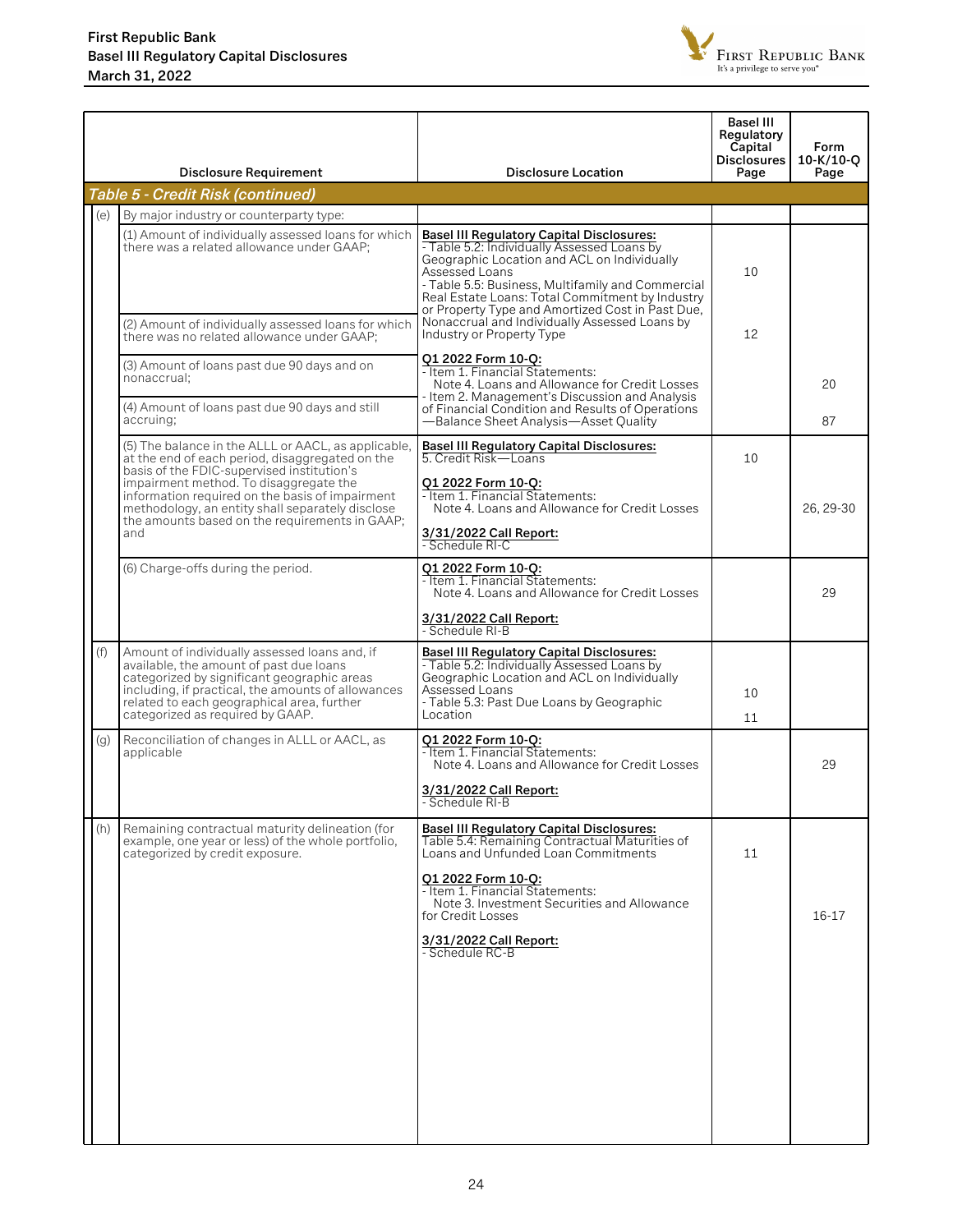

|     | <b>Disclosure Requirement</b>                                                                                                                                                                                                                                                                                                                                                                    | <b>Disclosure Location</b>                                                                                                                                                                                                                           | <b>Basel III</b><br>Regulatory<br>Capital<br><b>Disclosures</b><br>Page | Form<br>$10-K/10-O$<br>Page |
|-----|--------------------------------------------------------------------------------------------------------------------------------------------------------------------------------------------------------------------------------------------------------------------------------------------------------------------------------------------------------------------------------------------------|------------------------------------------------------------------------------------------------------------------------------------------------------------------------------------------------------------------------------------------------------|-------------------------------------------------------------------------|-----------------------------|
|     | Table 6 - Counterparty Credit Risk-Related Exposures                                                                                                                                                                                                                                                                                                                                             |                                                                                                                                                                                                                                                      |                                                                         |                             |
|     | <b>Qualitative Disclosures</b>                                                                                                                                                                                                                                                                                                                                                                   |                                                                                                                                                                                                                                                      |                                                                         |                             |
| (a) | The general qualitative disclosure requirement<br>with respect to over-the-counter derivatives,<br>eligible margin loans, and repo-style transactions,<br>including a discussion of:                                                                                                                                                                                                             | <b>Basel III Regulatory Capital Disclosures:</b><br>6. Counterparty Credit Risk-Related Exposures<br>01 2022 Form 10-O:                                                                                                                              | 13-14                                                                   |                             |
|     | (1) The methodology used to assign credit limits for<br>counterparty credit exposures;                                                                                                                                                                                                                                                                                                           | - Item 1. Financial Statements:<br>Note 10. Derivative Financial Instruments                                                                                                                                                                         |                                                                         | 37-38                       |
|     | (2) Policies for securing collateral, valuing and<br>managing collateral, and establishing credit<br>reserves;                                                                                                                                                                                                                                                                                   |                                                                                                                                                                                                                                                      |                                                                         |                             |
|     | (3) The primary types of collateral taken; and                                                                                                                                                                                                                                                                                                                                                   |                                                                                                                                                                                                                                                      |                                                                         |                             |
|     | (4) The impact of the amount of collateral the<br>FDIC-supervised institution would have to provide<br>given a deterioration in the FDIC-supervised<br>institution's own creditworthiness.                                                                                                                                                                                                       | Not applicable. Collateral agreements do not<br>require that additional collateral be posted in the<br>event that the Bank experiences a deterioration in<br>its creditworthiness.                                                                   |                                                                         |                             |
|     |                                                                                                                                                                                                                                                                                                                                                                                                  | <b>Basel III Regulatory Capital Disclosures:</b><br>6. Counterparty Credit Risk-Related Exposures                                                                                                                                                    | 13-14                                                                   |                             |
|     | <b>Quantitative Disclosures</b>                                                                                                                                                                                                                                                                                                                                                                  |                                                                                                                                                                                                                                                      |                                                                         |                             |
| (b) | Gross positive fair value of contracts, collateral<br>held (including type, for example, cash,<br>government securities), and net unsecured credit<br>exposure. An FDIC-supervised institution also<br>must disclose the notional value of credit<br>derivative hedges purchased for counterparty<br>credit risk protection and the distribution of<br>current credit exposure by exposure type. | <b>Basel III Regulatory Capital Disclosures:</b><br>- Table 6.1: Over-the-Counter Derivatives<br>6. Counterparty Credit Risk-Related Exposures<br>Q1 2022 Form 10-Q:<br>- Item 1. Financial Statements:<br>Note 10. Derivative Financial Instruments | 14<br>14                                                                | 38                          |
| (c) | Notional amount of purchased and sold credit<br>derivatives, segregated between use for the FDIC-<br>supervised institution's own credit portfolio and in<br>its intermediation activities, including the<br>distribution of the credit derivative products used.<br>categorized further by protection bought and sold<br>within each product group.                                             | Not applicable. The Bank does not have credit<br>derivatives.                                                                                                                                                                                        |                                                                         |                             |
|     | <b>Table 7 - Credit Risk Mitigation</b>                                                                                                                                                                                                                                                                                                                                                          |                                                                                                                                                                                                                                                      |                                                                         |                             |
|     | <b>Qualitative Disclosures</b>                                                                                                                                                                                                                                                                                                                                                                   |                                                                                                                                                                                                                                                      |                                                                         |                             |
| (a) | The general qualitative disclosure requirement<br>with respect to credit risk mitigation, including:                                                                                                                                                                                                                                                                                             | <b>Basel III Regulatory Capital Disclosures:</b><br>7. Credit Risk Mitigation                                                                                                                                                                        | 14                                                                      |                             |
|     | (1) Policies and processes for collateral valuation<br>and management;                                                                                                                                                                                                                                                                                                                           | Q1 2022 Form 10-Q:<br>- Item 1. Financial Statements:<br>Note 10. Derivative Financial Instruments                                                                                                                                                   |                                                                         | 37-38                       |
|     | (2) A description of the main types of collateral<br>taken by the FDIC-supervised institution;                                                                                                                                                                                                                                                                                                   |                                                                                                                                                                                                                                                      |                                                                         |                             |
|     | (3) The main types of guarantors/credit derivative<br>counterparties and their creditworthiness: and                                                                                                                                                                                                                                                                                             |                                                                                                                                                                                                                                                      |                                                                         |                             |
|     | (4) Information about (market or credit) risk<br>concentrations with respect to credit risk<br>mitigation.                                                                                                                                                                                                                                                                                       |                                                                                                                                                                                                                                                      |                                                                         |                             |
|     | <b>Ouantitative Disclosures</b>                                                                                                                                                                                                                                                                                                                                                                  |                                                                                                                                                                                                                                                      |                                                                         |                             |
| (b) | For each separately disclosed credit risk portfolio,<br>the total exposure that is covered by eligible<br>financial collateral, and after the application of<br>haircuts.                                                                                                                                                                                                                        | <b>Basel III Requiatory Capital Disclosures:</b><br>6. Counterparty Credit Risk-Related Exposures                                                                                                                                                    | 14                                                                      |                             |
| (c) | For each separately disclosed portfolio, the total<br>exposure that is covered by guarantees/credit<br>derivatives and the RWA amount associated with<br>that exposure.                                                                                                                                                                                                                          | <b>Basel III Regulatory Capital Disclosures:</b><br>Table 7.1: Exposures Covered by Guarantees                                                                                                                                                       | 14                                                                      |                             |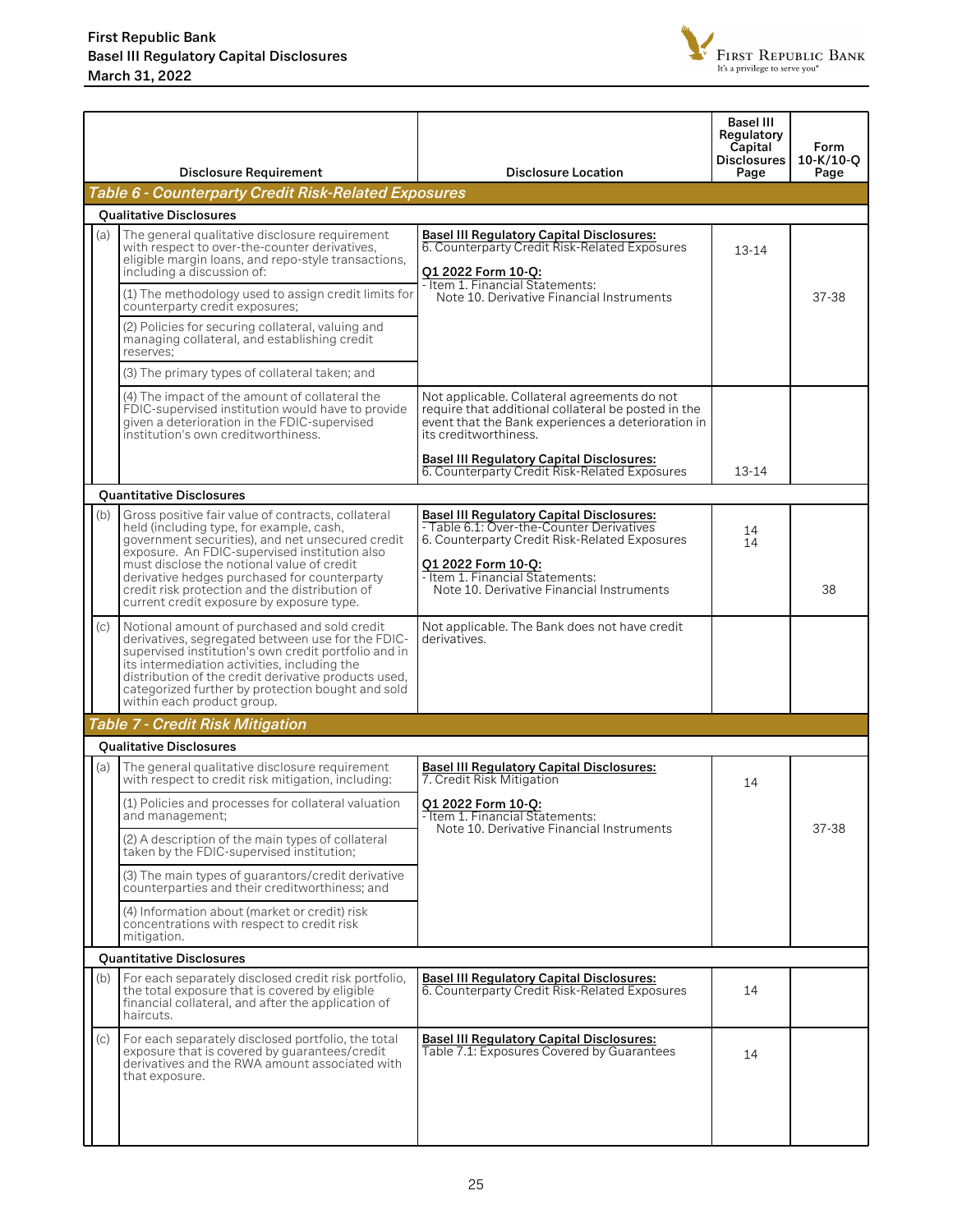

|     | <b>Disclosure Requirement</b>                                                                                                                                                                                                                                                                                                                 | <b>Disclosure Location</b>                                                                                                       | Basel III<br>Regulatory<br>Capital<br><b>Disclosures</b><br>Page | <b>Form</b><br>$10-K/10-O$<br>Page |
|-----|-----------------------------------------------------------------------------------------------------------------------------------------------------------------------------------------------------------------------------------------------------------------------------------------------------------------------------------------------|----------------------------------------------------------------------------------------------------------------------------------|------------------------------------------------------------------|------------------------------------|
|     | <b>Table 8 - Securitization</b>                                                                                                                                                                                                                                                                                                               |                                                                                                                                  |                                                                  |                                    |
|     | <b>Oualitative Disclosures</b>                                                                                                                                                                                                                                                                                                                |                                                                                                                                  |                                                                  |                                    |
| (a) | The general qualitative disclosure requirement<br>with respect to a securitization (including<br>synthetic securitizations), including a discussion<br>of:                                                                                                                                                                                    | <b>Basel III Regulatory Capital Disclosures:</b><br>8. Securitization                                                            | 15                                                               |                                    |
|     | (1) The FDIC-supervised institution's objectives for<br>securitizing assets, including the extent to which<br>these activities transfer credit risk of the<br>underlying exposures away from the FDIC-<br>supervised institution to other entities and<br>including the type of risks assumed and retained<br>with resecuritization activity; |                                                                                                                                  |                                                                  |                                    |
|     | (2) The nature of the risks (e.g. liquidity risk)<br>inherent in the securitized assets;                                                                                                                                                                                                                                                      |                                                                                                                                  |                                                                  |                                    |
|     | (3) The roles played by the FDIC-supervised<br>institution in the securitization process and an<br>indication of the extent of the FDIC-supervised<br>institution's involvement in each of them;                                                                                                                                              |                                                                                                                                  |                                                                  |                                    |
|     | (4) The processes in place to monitor changes in<br>the credit and market risk of securitization<br>exposures including how those processes differ for<br>resecuritization exposures;                                                                                                                                                         |                                                                                                                                  |                                                                  |                                    |
|     | (5) The FDIC-supervised institution's policy for<br>mitigating the credit risk retained through<br>securitization and resecuritization exposures; and                                                                                                                                                                                         | Not applicable. The Bank does not mitigate the<br>credit risk retained through securitization and<br>resecuritization exposures. |                                                                  |                                    |
|     | (6) The risk-based capital approaches that the<br>FDIC-supervised institution follows for its<br>securitization exposures including the type of<br>securitization exposure to which each approach<br>applies.                                                                                                                                 | <b>Basel III Regulatory Capital Disclosures:</b><br>8. Securitization                                                            | 15                                                               |                                    |
| (b) | A list of:                                                                                                                                                                                                                                                                                                                                    | <b>Basel III Regulatory Capital Disclosures:</b>                                                                                 |                                                                  |                                    |
|     | (1) The type of securitization SPEs the FDIC-<br>supervised institution, as sponsor, uses to<br>securitize third-party exposures. The FDIC-<br>supervised institution must indicate whether it has<br>exposure to these SPEs, either on- or off-balance<br>sheet; and                                                                         | 8. Securitization                                                                                                                | 15                                                               |                                    |
|     | (2) Affiliated entities:                                                                                                                                                                                                                                                                                                                      |                                                                                                                                  |                                                                  |                                    |
|     | (i) That the FDIC-supervised institution manages or<br>advises; and                                                                                                                                                                                                                                                                           |                                                                                                                                  |                                                                  |                                    |
|     | (ii) That invest either in the securitization<br>exposures that the FDIC-supervised institution has<br>securitized or in securitization SPEs that the FDIC-<br>supervised institution sponsors.                                                                                                                                               |                                                                                                                                  |                                                                  |                                    |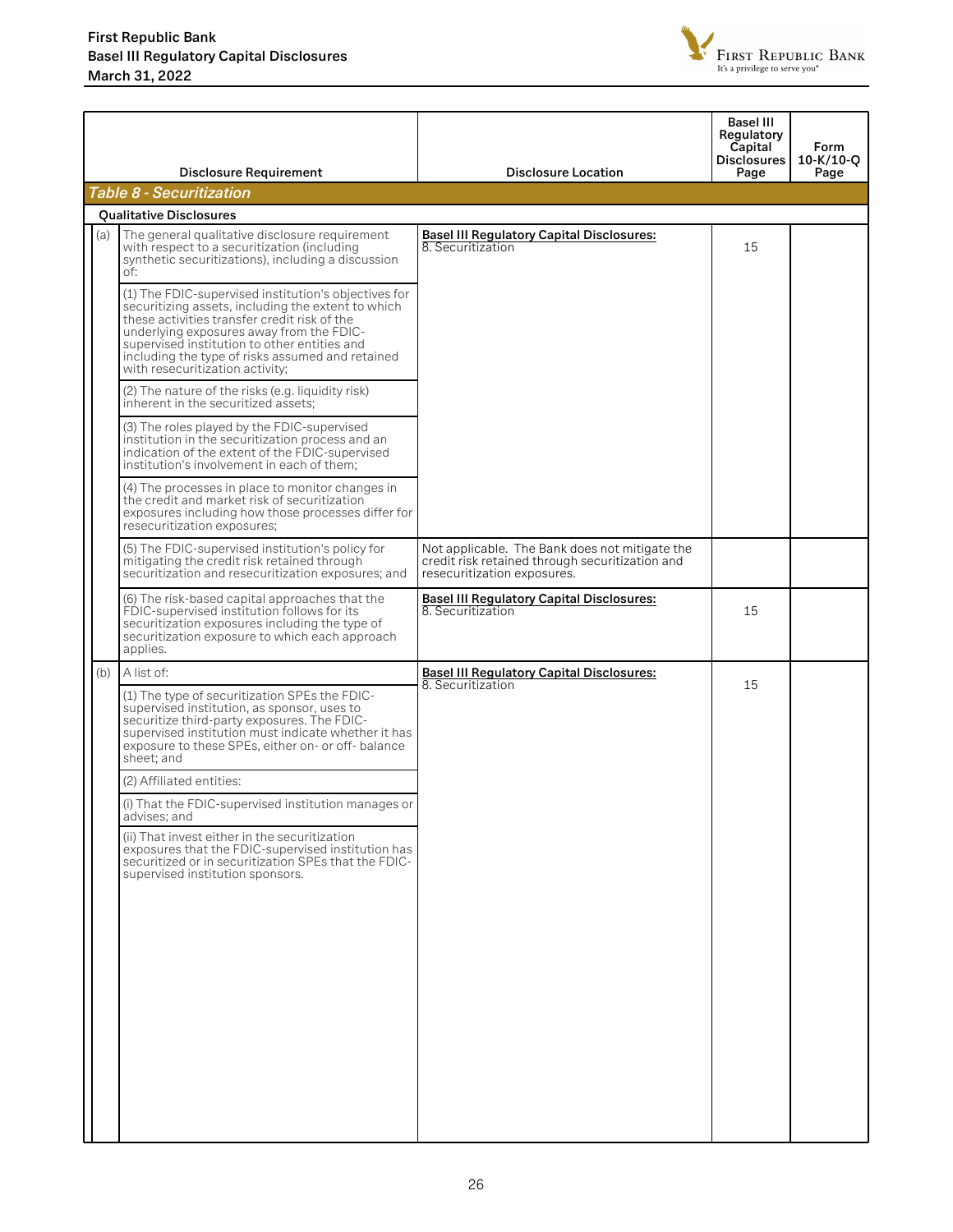

|     | <b>Disclosure Requirement</b>                                                                                                                                                                                                                                                                                                                                                          | <b>Disclosure Location</b>                                                                                      | Basel III<br>Regulatory<br>Capital<br><b>Disclosures</b><br>Page | Form<br>10-K/10-Q<br>Page |
|-----|----------------------------------------------------------------------------------------------------------------------------------------------------------------------------------------------------------------------------------------------------------------------------------------------------------------------------------------------------------------------------------------|-----------------------------------------------------------------------------------------------------------------|------------------------------------------------------------------|---------------------------|
|     | <b>Table 8 - Securitization (continued)</b>                                                                                                                                                                                                                                                                                                                                            |                                                                                                                 |                                                                  |                           |
| (c) | Summary of the FDIC-supervised institution's<br>accounting policies for securitization activities,<br>including:                                                                                                                                                                                                                                                                       | Not applicable to the Bank during Q1 2022.                                                                      |                                                                  |                           |
|     | (1) Whether the transactions are treated as sales<br>or financings;                                                                                                                                                                                                                                                                                                                    |                                                                                                                 |                                                                  |                           |
|     | (2) Recognition of gain-on-sale;                                                                                                                                                                                                                                                                                                                                                       |                                                                                                                 |                                                                  |                           |
|     | (3) Methods and key assumptions applied in<br>valuing retained or purchased interests;                                                                                                                                                                                                                                                                                                 |                                                                                                                 |                                                                  |                           |
|     | (4) Changes in methods and key assumptions from<br>the previous period for valuing retained interests<br>and impact of the changes;                                                                                                                                                                                                                                                    |                                                                                                                 |                                                                  |                           |
|     | (5) Treatment of synthetic securitizations;                                                                                                                                                                                                                                                                                                                                            |                                                                                                                 |                                                                  |                           |
|     | (6) How exposures intended to be securitized are<br>valued and whether they are recorded under<br>subpart D of this part; and                                                                                                                                                                                                                                                          |                                                                                                                 |                                                                  |                           |
|     | (7) Policies for recognizing liabilities on the<br>balance sheet for arrangements that could require<br>the FDIC-supervised institution to provide financial<br>support for securitized assets.                                                                                                                                                                                        |                                                                                                                 |                                                                  |                           |
| (d) | An explanation of significant changes to any<br>quantitative information since the last reporting<br>period.                                                                                                                                                                                                                                                                           |                                                                                                                 |                                                                  |                           |
|     | <b>Quantitative Disclosures</b>                                                                                                                                                                                                                                                                                                                                                        |                                                                                                                 |                                                                  |                           |
| (e) | The total outstanding exposures securitized by the<br>FDIC-supervised institution in securitizations that<br>meet the operational criteria provided in § 324.41<br>(categorized into traditional and synthetic<br>securitizations), by exposure type, separately for<br>securitizations of third-party exposures for which<br>the FDIC-supervised institution acts only as<br>sponsor. | <b>Basel III Regulatory Capital Disclosures:</b><br>Table 8.1: Securitization Exposures by Risk<br>Weight Range | 15                                                               |                           |
| (f) | For exposures securitized by the FDIC-supervised<br>institution in securitizations that meet the<br>operational criteria in § 324.41:                                                                                                                                                                                                                                                  | Not applicable to the Bank during Q1 2022.                                                                      |                                                                  |                           |
|     | (1) Amount of securitized assets that are<br>individually assessed/past due categorized by<br>exposure type; and                                                                                                                                                                                                                                                                       |                                                                                                                 |                                                                  |                           |
|     | (2) Losses recognized by the FDIC-supervised<br>institution during the current period categorized<br>by exposure type.                                                                                                                                                                                                                                                                 |                                                                                                                 |                                                                  |                           |
| (q) | The total amount of outstanding exposures<br>intended to be securitized categorized by<br>exposure type.                                                                                                                                                                                                                                                                               | Not applicable. The Bank has no outstanding<br>exposures intended to be securitized.                            |                                                                  |                           |
| (h) | Aggregate amount of:                                                                                                                                                                                                                                                                                                                                                                   | <b>Basel III Regulatory Capital Disclosures:</b><br>8. Securitization                                           |                                                                  |                           |
|     | (1) On-balance sheet securitization exposures<br>retained or purchased categorized by exposure<br>type; and                                                                                                                                                                                                                                                                            | Table 8.1: Securitization Exposures by Risk<br>Weight Range                                                     | 15<br>15                                                         |                           |
|     | (2) Off-balance sheet securitization exposures<br>categorized by exposure type.                                                                                                                                                                                                                                                                                                        | Not applicable. The Bank does not have any off-<br>balance sheet securitization exposures.                      |                                                                  |                           |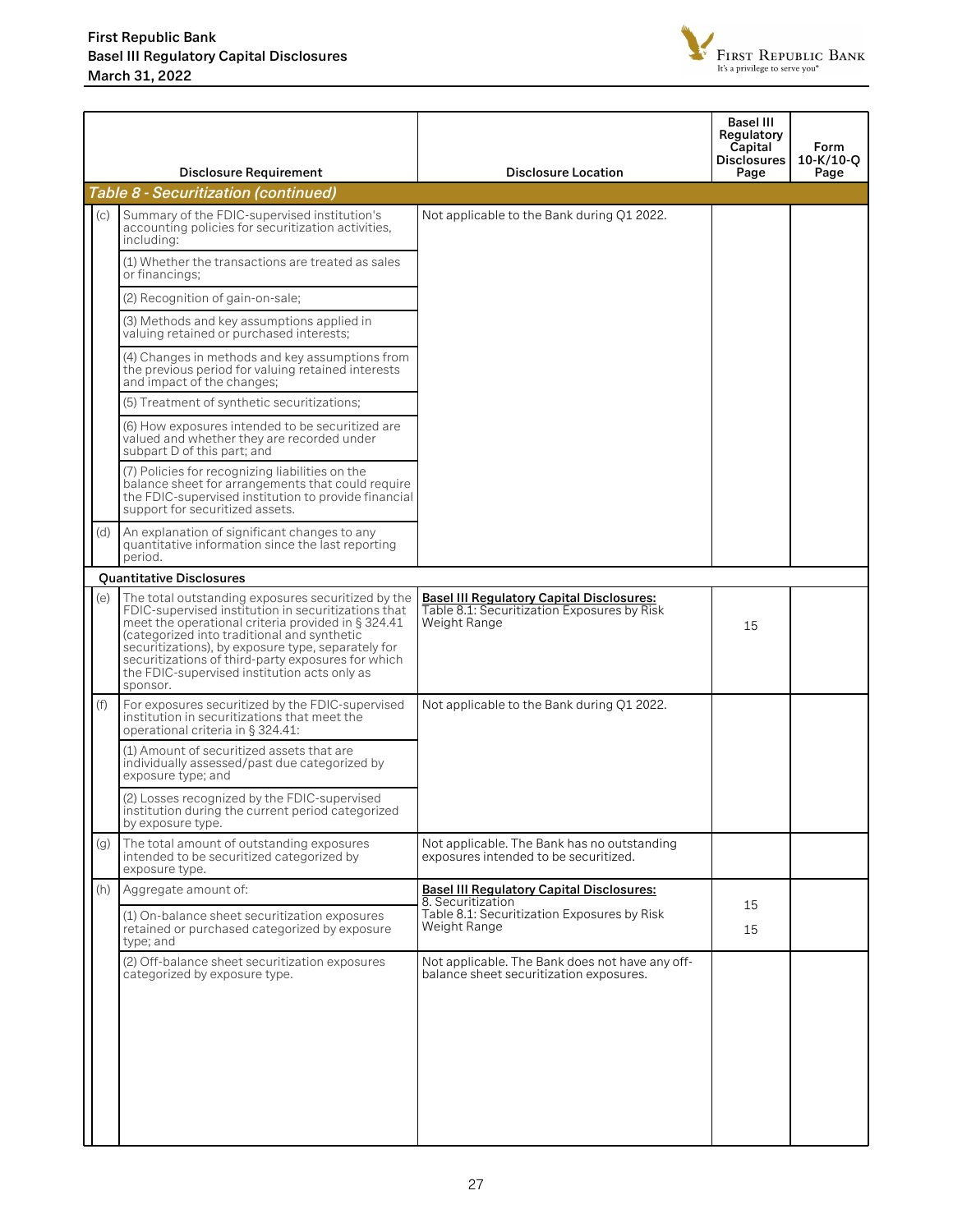

|  |     | <b>Disclosure Requirement</b>                                                                                                                                                                                                                                                                                                                       | <b>Disclosure Location</b>                                                                                                                              | <b>Basel III</b><br>Regulatory<br>Capital<br><b>Disclosures</b><br>Page | Form<br>$10-K/10-O$<br>Page |
|--|-----|-----------------------------------------------------------------------------------------------------------------------------------------------------------------------------------------------------------------------------------------------------------------------------------------------------------------------------------------------------|---------------------------------------------------------------------------------------------------------------------------------------------------------|-------------------------------------------------------------------------|-----------------------------|
|  |     | <b>Table 8 - Securitization (continued)</b>                                                                                                                                                                                                                                                                                                         |                                                                                                                                                         |                                                                         |                             |
|  | (i) | (1) Aggregate amount of securitization exposures<br>retained or purchased and the associated capital<br>requirements for these exposures, categorized<br>between securitization and resecuritization<br>exposures, further categorized into a meaningful<br>number of risk weight bands and by risk-based<br>capital approach (e.g., SSFA); and     | <b>Basel III Requiatory Capital Disclosures:</b><br>Table 8.1: Securitization Exposures by Risk<br>Weight Range                                         | 15                                                                      |                             |
|  |     | (2) Aggregate amount disclosed separately by type<br>of underlying exposure in the pool of any: (i) After-<br>tax gain-on-sale on a securitization that has been<br>deducted from CET1; and (ii) Credit-enhancing<br>interest-only strip that is assigned a 1,250 percent<br>risk weight.                                                           | Not applicable. The Bank does not have any such<br>securitization exposures.                                                                            |                                                                         |                             |
|  | (i) | Summary of current year's securitization activity,<br>including the amount of exposures securitized (by<br>exposure type), and recognized gain or loss on sale<br>by exposure type.                                                                                                                                                                 | Not applicable to the Bank during Q1 2022.                                                                                                              |                                                                         |                             |
|  | (k) | Aggregate amount of resecuritization exposures<br>retained or purchased categorized according to:<br>(1) Exposures to which credit risk mitigation is<br>applied and those not applied; and (2) Exposures to<br>quarantors categorized according to quarantor<br>creditworthiness categories or guarantor name.                                     | Not applicable. The Bank does not have any<br>resecuritization exposures.                                                                               |                                                                         |                             |
|  |     | Table 9 - Equity Exposures not Subject to Market Risk Capital Rules                                                                                                                                                                                                                                                                                 |                                                                                                                                                         |                                                                         |                             |
|  |     | <b>Oualitative Disclosures</b>                                                                                                                                                                                                                                                                                                                      |                                                                                                                                                         |                                                                         |                             |
|  | (a) | The general qualitative disclosure requirement<br>with respect to equity risk for equities not subject<br>to subpart F of this part, including:                                                                                                                                                                                                     | <b>Basel III Regulatory Capital Disclosures:</b><br>9. Equity Exposures not Subject to Market Risk<br>Capital Rule                                      | $15 - 16$                                                               |                             |
|  |     | (1) Differentiation between holdings on which<br>capital gains are expected and those taken under<br>other objectives including for relationship and<br>strategic reasons; and                                                                                                                                                                      |                                                                                                                                                         |                                                                         |                             |
|  |     | (2) Discussion of important policies covering the<br>valuation of and accounting for equity holdings not<br>subject to subpart F of this part. This includes the<br>accounting techniques and valuation<br>methodologies used, including key assumptions<br>and practices affecting valuation as well as<br>significant changes in these practices. |                                                                                                                                                         |                                                                         |                             |
|  |     | <b>Quantitative Disclosures</b>                                                                                                                                                                                                                                                                                                                     |                                                                                                                                                         |                                                                         |                             |
|  | (b) | Value disclosed on the balance sheet of<br>investments, as well as the fair value of those<br>investments; for securities that are publicly traded.<br>a comparison to publicly-quoted share values<br>where the share price is materially different from<br>fair value.                                                                            | <b>Basel III Regulatory Capital Disclosures:</b><br>Table 9.1: Equity Exposures by Type and Risk<br>Weight<br>3/31/2022 Call Report:<br>- Schedule RC-F | 16                                                                      |                             |
|  | (c) | The types and nature of investments, including the<br>amount that is:                                                                                                                                                                                                                                                                               | - Schedule RC-R                                                                                                                                         |                                                                         |                             |
|  |     | (1) Publicly traded; and                                                                                                                                                                                                                                                                                                                            |                                                                                                                                                         |                                                                         |                             |
|  |     | (2) Non-publicly traded.                                                                                                                                                                                                                                                                                                                            |                                                                                                                                                         |                                                                         |                             |
|  | (d) | The cumulative realized gains (losses) arising from<br>sales and liquidations in the reporting period.                                                                                                                                                                                                                                              | <b>Basel III Requiatory Capital Disclosures:</b><br>9. Equity Exposures not Subject to Market Risk<br>Capital Rule                                      | 16                                                                      |                             |
|  |     |                                                                                                                                                                                                                                                                                                                                                     |                                                                                                                                                         |                                                                         |                             |